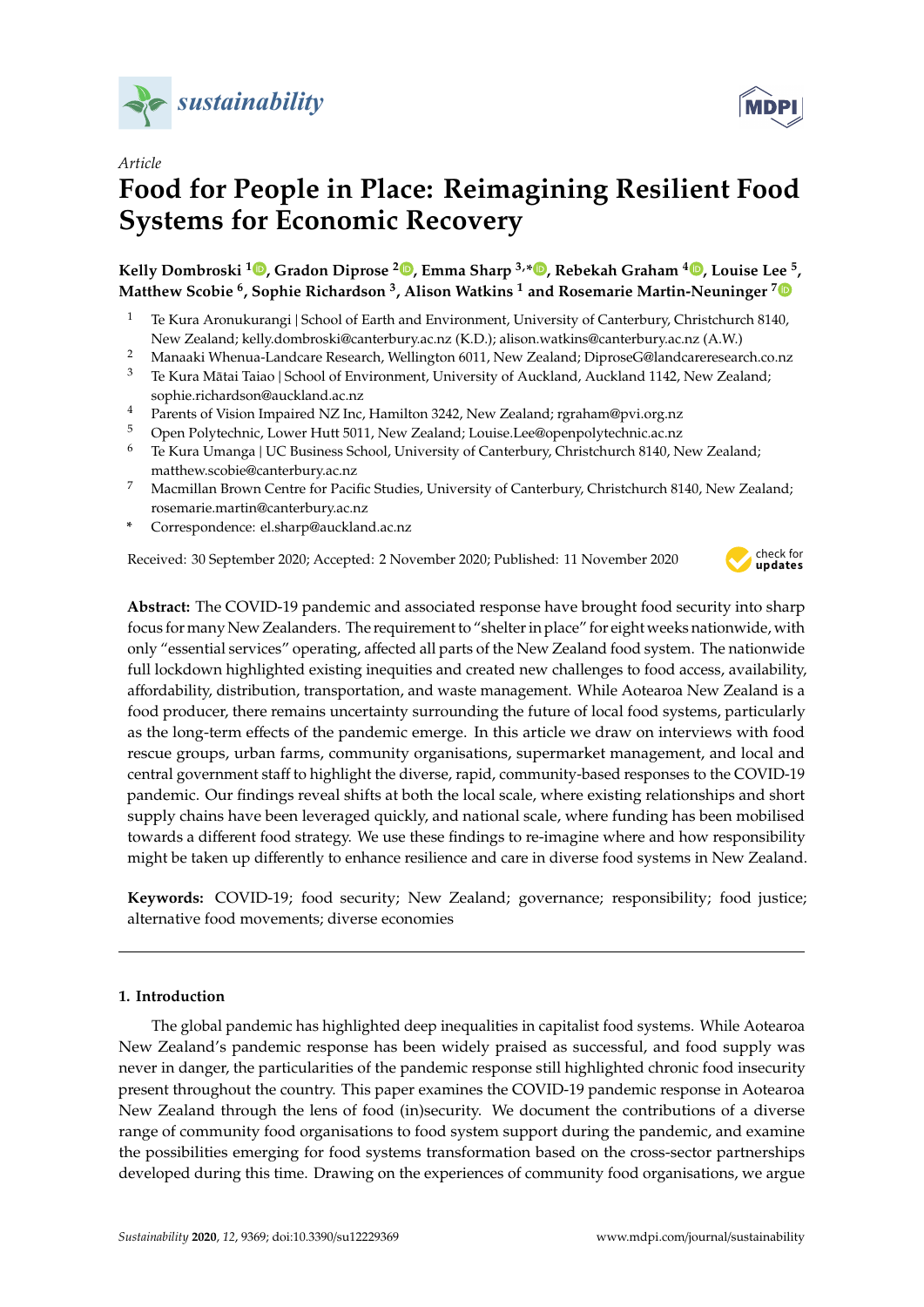that resilient food systems must foster diverse food access pathways, while working towards wider community food security in multiple, overlapping ways.

In response to COVID-19, Aotearoa New Zealand's Prime Minister Jacinda Ardern announced a four-level pandemic response system on March 21 2020 [\[1](#page-14-0)[,2\]](#page-14-1). The response levels (1–4) describe different regimes of measures that the public and businesses are required to take in order to reduce the spread of COVID-19, within an effectively closed-border system. Level 1 measures are the least restrictive while Level 4 are the most restrictive. On March 25, Aotearoa New Zealand moved to Level 4 for approximately four and a half weeks, with Ardern describing the approach as "going hard and going early" [\[3,](#page-14-2)[4\]](#page-14-3). The Level 4 nationwide lockdown was one of the strictest in the world, with only "essential services" continuing to operate. All people were instructed to stay at home unless they were essential workers. "Essential services" referred to a range of activities, but regarding food provisioning included; the supply, delivery, distribution, and sale of food, beverages, and other key goods essential for maintaining the wellbeing of people, the production and processing of food, and the provision of welfare and social services. While "essential services" did include food production and distribution, there were a number of food services that were excluded and had to close, including butchers, bakeries, restaurants, cafes, bars, and other similar small-scale food retailers that prepare and serve food [\[1\]](#page-14-0).

The stringent pandemic response meant that in the Level 4 lockdown phase the country effectively eliminated community transmission of COVID-19 for 102 days. Subsequent localised COVID-19 breakouts emerged in August 2020 and were contained through regional Level 2–3 responses. Aotearoa New Zealand's response has been highly successful in terms of human health protection. However, the lockdown restrictions disrupted food systems in the country at every level, from production to manufacturing and processing, through to distribution and ultimately consumption. Significantly, social services were either temporarily closed or had to quickly adapt to the pandemic restrictions. People also had to change their practices around sourcing and eating food. While there was no actual shortage of food in the country in recent months, panic buying and stockpiling of products exacerbated supply-chain issues, as supermarkets could not replenish shelves as fast as they were being emptied [\[5\]](#page-14-4). This negatively impacted disadvantaged communities, who are often constrained to purchasing their immediate food needs, and who did not have stockpiled items when supermarket shelves ran low.

In what follows we provide a "rich description" [\[6\]](#page-14-5) of some of the impacts of the COVID-19 pandemic and associated response to food security in Aotearoa New Zealand. We draw on 20 key informant interviews with participants from across the country to outline how community food organisations, urban farms, social service providers, food banks, local and central government, and food retailers have adapted and responded. The article contributes to research that explores how societies can shift to more equitable food systems, and who takes responsibility in these shifts. Our approach is underpinned by concerns for social justice [\[7\]](#page-14-6) and empowering local food provisioning  $[8-10]$  $[8-10]$  to ensure people have access to food that meets their material and cultural needs in environmentally sustainable ways. Building on our expertise in community and diverse economies, we understand access to food as resulting from a diverse range of provisioning activities, including transactions made through markets (such as purchasing food from shops and markets) and alternative markets (bartering and trading through social enterprises and community-supported agriculture). Food access also results from transactions that are incommensurable and occur outside markets (such as state allocations, foraging, customary food practices, gleaning, gardening, and gifting or charity transactions) [\[11–](#page-14-9)[14\]](#page-14-10). Access to food is shaped by deeply embedded inequalities, both in terms of who has easy access to food and the diverse forms of labour, enterprise, investment, and land/property that enable the production and distribution of it [\[7](#page-14-6)[,15\]](#page-14-11). There are also deeply held beliefs and subjectivities associated with food, including who is considered a producer, a worker, or a consumer. These shape perspectives around who is considered "worthy" of food as a fundamental right [\[16,](#page-14-12)[17\]](#page-14-13). Diversity in the food system offers resilience to a range of potential shocks and crises [\[18](#page-14-14)[,19\]](#page-14-15), such as those resulting from a global pandemic.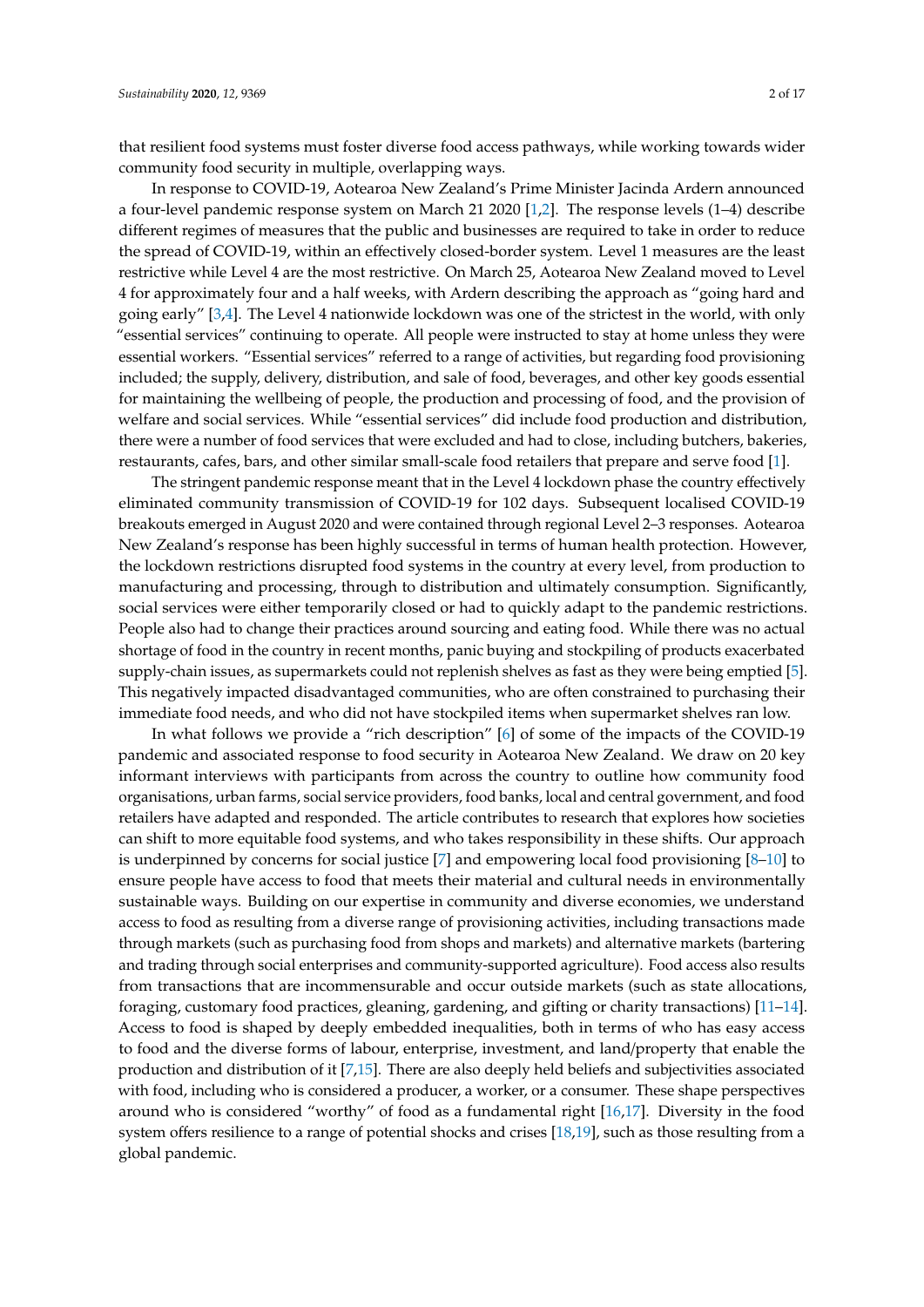In what follows, we briefly outline our methods (part 2). In part 3 we provide some context around food security in Aotearoa New Zealand, before describing the impacts and responses to recent events. We draw on Gibson-Graham et al.'s [\[20\]](#page-15-0) diverse transactions identifier to illustrate the complex and interdependent nature of food security practices. Section [4](#page-12-0) concludes with some thoughts on how the recent experiences in Aotearoa New Zealand could encourage transformation of the food system to better address food insecurity, including how and where responsibility might be taken up differently to enhance resilience and care for diverse food systems actors.

#### **2. Research Approach: Materials and Methods**

This research employed a qualitative approach, undertaking 20 semi-structured interviews. Our interview participants (Table [1\)](#page-2-0) comprised staff and volunteers from 15 community food organisations in the major urban centers of Auckland, Hamilton, Wellington and Christchurch, local government representatives responsible for the emergency response during Level 4 lockdown, staff from central government ministries with responsibility for social services, and staff from one of the major national supermarket chains. Approximately half of these participants were already known to the authors through previous research, while the other half were identified through snowball recruitment [\[21\]](#page-15-1). Interviews lasted between 30–60 min and some were conducted over Zoom, while others were in person (depending on the participant's preference and associated Level 2–3 restrictions). Interviews were recorded and transcribed by the respective interviewers. This paper's first author undertook an iterative thematic analysis approach to code themes across the interviews [\[22\]](#page-15-2). Given our underpinning qualitative approach and small number of participants, we did not quantitatively count the significance of each theme (e.g., 15/20 participants described . . . ). Such an approach would not be appropriate given the different roles and contexts of our participants, nor would counting provide the kind of 'rich description' we sought. Instead, we identified broad themes that emerged through the interviews and sought to illustrate these with quotations that simultaneously illustrated the diversity of experiences, while also pointing to how these converge around concerns for food justice and empowering local food provisioning. Research ethics approval was granted through two ethics applications from the University of Canterbury HEC 2020/25] and [HEC 2020/21/LR-PS].

<span id="page-2-0"></span>

| <b>Number of Participants</b> | Region       | <b>Range of Organisations</b>                                                                        |
|-------------------------------|--------------|------------------------------------------------------------------------------------------------------|
| h                             | Auckland     | Urban farm, community meal initiative, food rescue,<br>food bank, food hub, marae garden             |
| 5                             | Waikato      | Food rescue, food aid, local government, community<br>organisations                                  |
| h                             | Wellington   | Central government, local government, food rescue,<br>national food collective, national supermarket |
| 3                             | Christchurch | Urban farm, food bank, community organisation                                                        |

**Table 1.** Description of Interview Participants.

## **3. Results and Discussion**

#### *3.1. Food Security in Aotearoa New Zealand*

Food security first emerged as a discourse in Aotearoa New Zealand in the 1970s. The current commonly used definition for food security comes from the 1996 World Food Summit: "Food security exists when all people, at all times, have physical and economic access to sufficient, safe and nutritious food that meets their dietary needs and food preferences for an active and healthy life" [\[23\]](#page-15-3). Food security implies sustained access to sufficient food for an active, healthy life without having to resort to emergency supplies or socially unacceptable coping strategies [\[24\]](#page-15-4). Conversely, food insecurity exists whenever the "availability of nutritionally adequate and safe foods or the ability to acquire acceptable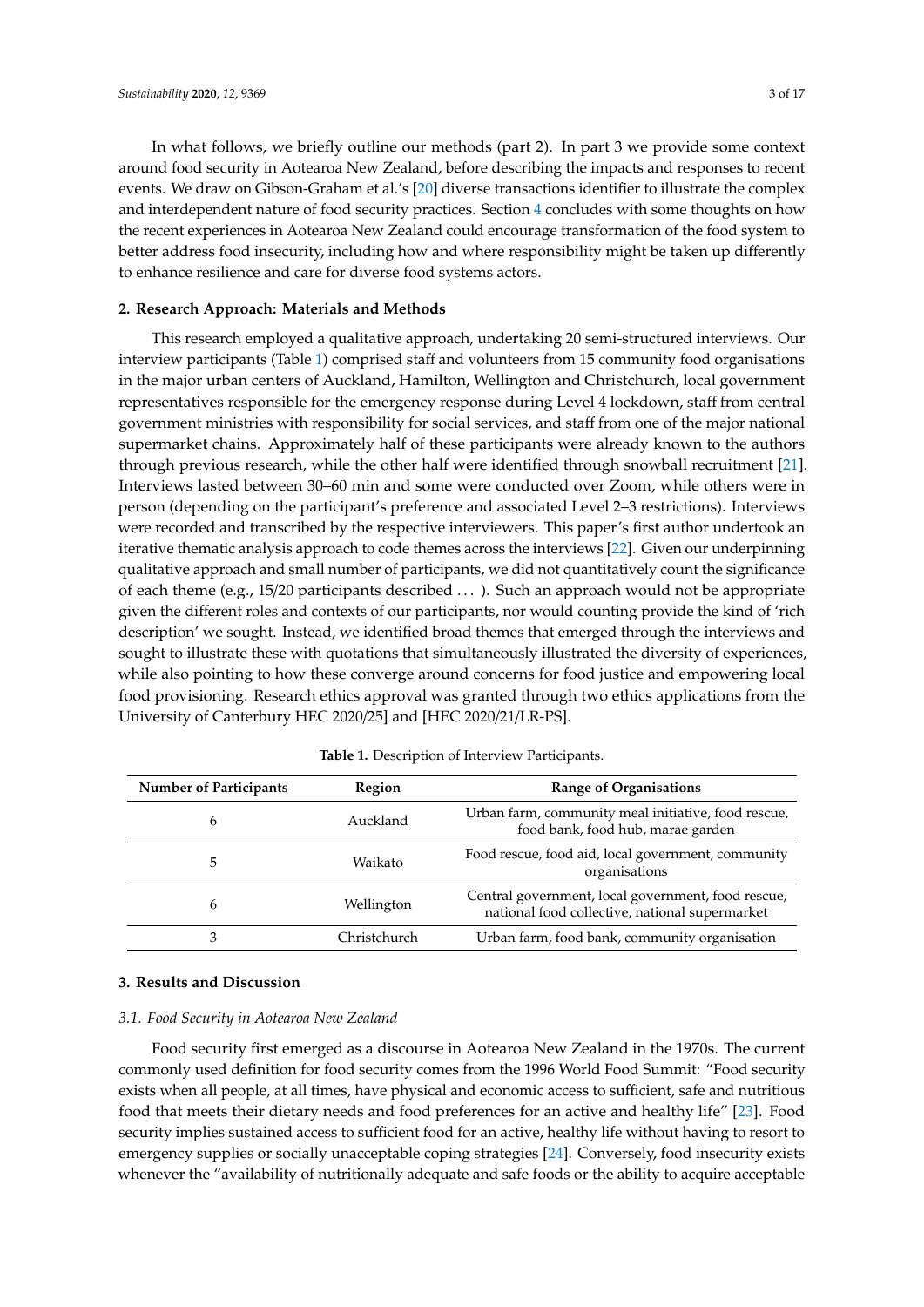foods in socially acceptable ways is limited or uncertain" [\[25\]](#page-15-5). Put simply, food insecurity means having insufficient access to socially, culturally, and nutritionally appropriate food that is safe to eat.

The COVID-19 global pandemic poses significant challenges to food security, particularly with regards to food access, availability, and stability [\[26\]](#page-15-6). The full global effect of COVID-19 on food systems has not yet been realised. What is becoming clear is that the pandemic has the potential to significantly exacerbate existing socio-economic inequalities [\[27\]](#page-15-7), impacting those who are already experiencing food insecurity disproportionately [\[28\]](#page-15-8). There is emerging evidence of this already happening in Aotearoa New Zealand and elsewhere [\[29\]](#page-15-9). Ensuring food security requires managing risks and uncertainty around:

- Food access, including: legal, social, and economic access; physical access and geographic distribution; cultural, traditional, or indigenous customary rights
- Food availability, including: volumes of domestic production and imported food that provide sources of dietary energy
- Food stability, including: the effects of climatic variability and other disruptions like pandemics on food access and availability
- Food utilisation, including: designation, perceptions, and management of food waste, public health/sanitary aspects, and water, or what are sometimes called 'non-food dimensions' that impact how people access and use food and how it contributes to people's wellbeing.

Aotearoa New Zealand is one of few countries in the world that could be self-sufficient and contribute to global nutritional needs at the same time [\[30\]](#page-15-10). Forty-five percent of Aotearoa New Zealand's arable land is dedicated to the production of food, with farmers annually exporting enough food to feed 20 million people, four times Aotearoa New Zealand's population of approximately five million [\[31\]](#page-15-11). Nevertheless, the food price index in Aotearoa New Zealand has steadily increased, with fresh fruit and vegetables in particular becoming increasingly expensive [\[32\]](#page-15-12). Currently, almost one in five children (19.0%) live in severe to moderately food insecure households [\[33\]](#page-15-13). Experiences of food insecurity are not shared equitably, with marginalised groups such as disabled people [\[34\]](#page-15-14), Māori (Indigenous people of Aotearoa New Zealand) and Pasifika [[35\]](#page-15-15), and those in receipt of state welfare [\[36\]](#page-15-16) disproportionately experiencing food insecurity. Geography also matters when it comes to accessing suitable food. For example, while areas of higher social deprivation in Aotearoa New Zealand tend to have greater density of food outlets [\[37,](#page-15-17)[38\]](#page-15-18), there is a considerable concentration of fast food and takeaway outlets, creating what Sushil et al. [\[39\]](#page-15-19) and others term "food swamps." The car-dependent nature of transport systems also exacerbates inequities both through geographical access and financial costs of maintaining a vehicle [\[40](#page-15-20)[,41\]](#page-15-21).

In capitalist welfare states such as Aotearoa New Zealand, the key limiting factor to sufficient food is not a lack of food supply, but rather insufficient resourcing to purchase or access food [\[15\]](#page-14-11). The dominant solutions to this tend to narrow to either increasing income for people or reducing other fixed costs so that people can afford to purchase food through market transactions. While we wholeheartedly agree with these solutions, in what follows we highlight the role of alternative and non-market responses to food security. We suggest that since COVID-19, food security has become a common good for the "team of five million", the community invoked by Prime Minister Jacinda Ardern in her COVID-19 communications. Like any common good, the community must pay attention to access, benefit, use, care and responsibility with regards to the resource being made common [\[20\]](#page-15-0). Such a common good is at the heart of a community economy of food security. We argue that a community economy of food security emerges from diverse economic practices that more consciously facilitate food secure communities in terms of access, availability and stability of food systems. A community economy of food security is one which organises itself around a particular, community-specific response to shared concerns. Key concerns of a community economy can be distilled to surviving well, distributing surplus, encountering others, consuming sustainably, maintaining commons, and investing in future generations [\[20\]](#page-15-0). These concerns provide a useful lens through which we can view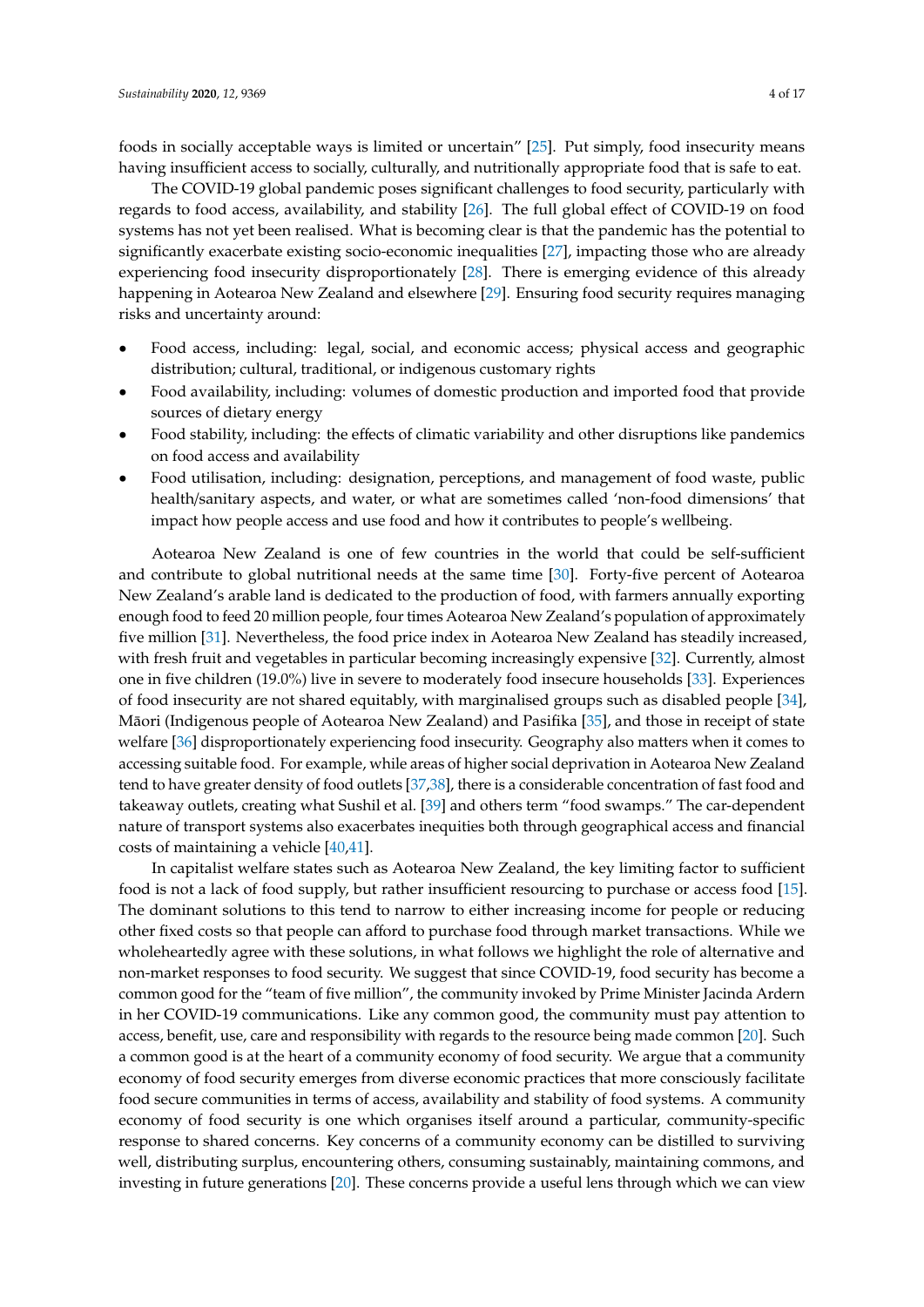the work of Aotearoa New Zealand's food organisations. They expand the food security concerns of access, availability, and stability, and challenge us to think more creatively about how food secure systems might be enacted. These concerns became a point of connection between us as researchers working in and studying food justice, and community participants working in the same area. In what follows we discuss our results with reference to these shared concerns for food justice and security, and the key themes of the participant interviews.

#### *3.2. Assembling a Food Security Community*

Participants noted that prior to COVID-19, 'food security' as a term was not really used in everyday language, either by central government or social service providers. An employee from a national food collective noted that food security "wasn't a word that anyone ever talked about, so we were all constantly using the words like 'food poverty' or 'food hunger". A central government employee described how, prior to 2019, the interconnected components of food security (access, availability, stability, utilisation) were not considered in a coordinated way by the government [\[42\]](#page-15-22). Rather, different aspects of food security were responded to by assorted government ministries, community groups, social service providers, and businesses in various, and at times contradictory ways. For example, the Ministry for Primary Industries focuses on the production and *availability* of food and regulates food safety, but primarily from a productivist export and sale focus. The Ministry of Social Development provides some access and stability through welfare support, including unemployment benefits, emergency accommodation, and emergency food grants. The Ministry of Health funds a raft of healthy eating, nutrition education, and food safety initiatives that are delivered by local District Health Boards. Some local councils provide funding and support for food-related services, such as urban food production, community gardens, and food rescue, partly addressing both access, availability, and utilisation.

Community organisations, not-for-profits, and social enterprises operate across all aspects of the Aotearoa New Zealand food system. This includes addressing availability through growing and selling food (community gardens, urban farms, farmers markets, community-supported agriculture), access through redistributing food (food rescue, free stores, food banks, community pantries, community meals, and co-operatives), stability through ongoing activism to transform food systems for improved human wellbeing, and utilisation (re-distributing surplus food as food rather than waste). Individuals and groups also engage in more 'under the radar' practices such as dumpster diving, foraging, and guerilla gardening [\[13,](#page-14-16)[43\]](#page-16-0), again, addressing access and availability and stability in innovative ways. Organisations and their practices are informed by diverse approaches, politics, and priorities. For example, 'free stores' re-distribute food without requiring recipients to complete eligibility criteria because the free-store goals are aligned with access to, and utilisation of, surplus [\[44\]](#page-16-1). In contrast, most established food banks require recipients to undergo eligibility and screening requirements, often in response to funders' concerns (and wider political debates) around fostering 'independence' from the welfare state [\[45\]](#page-16-2).

In partial response to this diversity of practices and growing concerns around the role of charities, three major social service providers (Salvation Army, Auckland City Mission, New Zealand Council of Christian Social Services) began a conversation in 2018. However, as an employee of a national food collective notes, the conversation quickly shifted to wider structural questions around the nature of 'charity', the retreat of the welfare state, neoliberal responsibilisation, and the entrenchment and professionalization of non-governmental organisations in social service provision since the 1980s [\[46](#page-16-3)[,47\]](#page-16-4):

"[D]oes food parcelling generate more food parcelling? Does this actually solve what we would call food insecurity or have we become part of the mechanism for creating food insecurity, or are we now a part of a dependency system that government relies on in order to meet a level of need within our community that could and perhaps should be met in another way."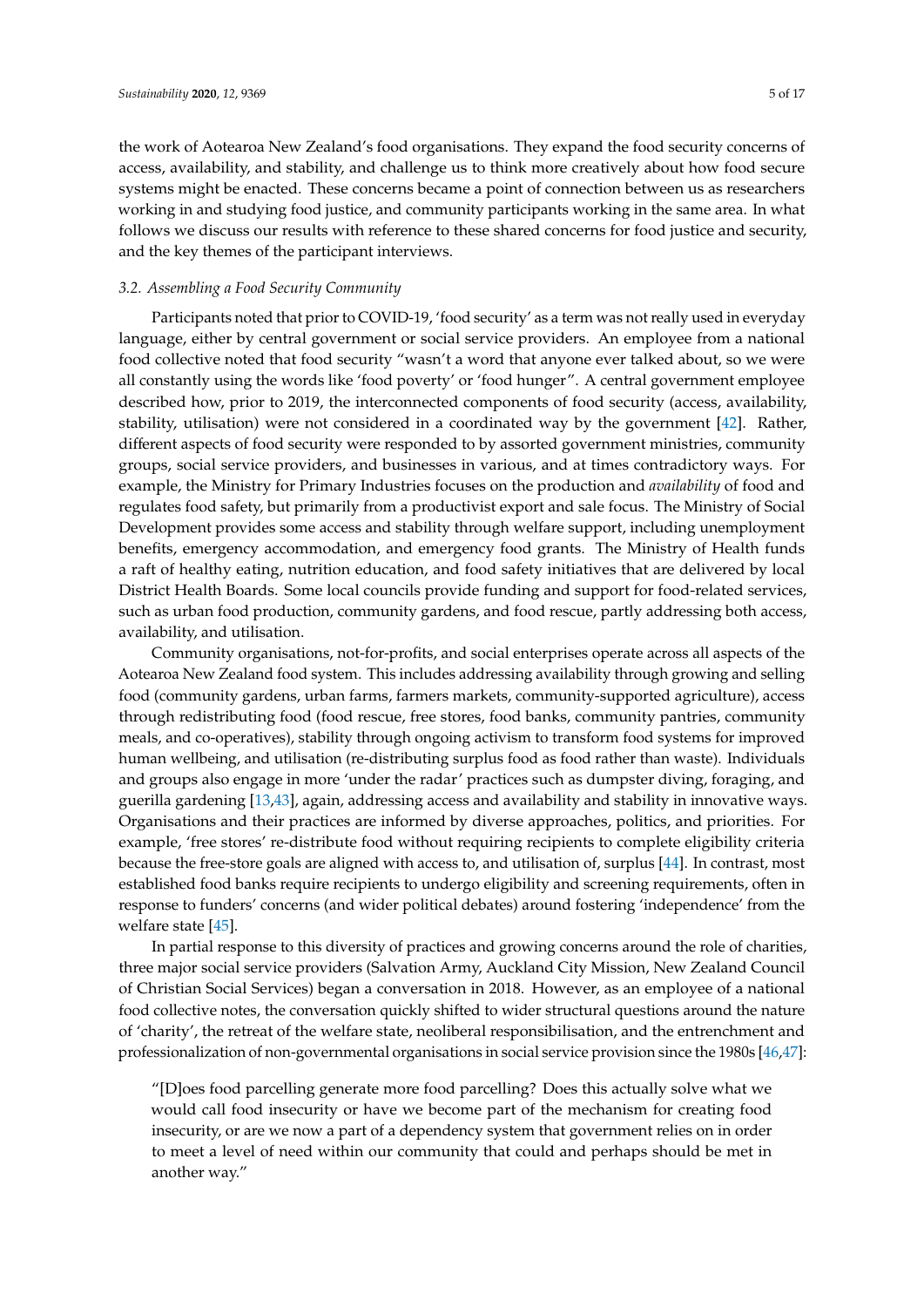These structural reflections were considered in subsequent hui (meetings) throughout 2018–2019 and resulted in engagement with representatives from Aotearoa New Zealand food producers, the agri-business sector, food retailers, and food distributors to explore potential solutions, with a focus on structural systems change. A partnership between six national social service providers and the Ministry of Social Development was negotiated which resulted in the creation of Kore Hiakai Zero Hunger Collective. Kore Hiakai's purpose is to focus on structural change, best practice, and collaborative approaches to food rescue, and redistribution. Our participants noted that these engagements throughout 2018–2019 facilitated an important national cross-sector discussion around the term food security and moved beyond social service/charity provision and the often silo-ed nature of food production and distribution. Participants described how the relationships facilitated through these hui had important flow-on effects that shaped the response during the 2020 Level 3–4 lockdowns in particular.

Participants described how the increasing use of the term 'food security' firstly through the 2018–2019 hui, and then during the COVID-19 response enabled a community of concern to assemble around the concept. The rise of the term 'food security' and the series of hui that connected different people, organisations, and businesses involved in food also helped to create the understanding that food security was a national 'common good' that required action and responsibility from many, thereby helping to frame food as a commons. Drawing on Cameron et al.'s [\[48\]](#page-16-5) framing, we could say the community 'learned to be affected' by the different components of food security and had an increased capacity to act when Levels 3 and 4 occurred. We now turn to describing the effects of the Level 3–4 lockdowns on food organisations and how they responded. We have organised what follows into three loose themes that reflect the shared experiences of our participants.

### *3.3. Responding to Shared Concerns around Food Security*

### 3.3.1. Mapping the Diversity of Local Food Security Practices

Participants described a relatively similar process in terms of responding to the pandemic and COVID-19 Level system. Participants (except those working for supermarkets) noted initial confusion around whether they were considered an 'essential service', and if so, what they would need to do to continue operating safely. Some local government and service provider participants created local and national maps that identified which food organisations existed, which could operate, what they needed to operate safely (for example, supplies of personal protective equipment (PPE) such as masks), and what their capacity for distribution was. While there were differences across regions, these maps were used to facilitate regional meetings. This mapping revealed the significant extent and diversity of food organisations and practices that had been operating, and for some regions, was the first time this had been attempted. For example:

"COVID had me reaching out to every food bank, food pantry, that we could find and calling them and, 'Are you open? Are you not? Do you need PPE? What are your numbers looking like?'" (local government employee)

"I literally had a map of the Waikato on my wardrobe door and every day I was going, have I spoken to that community, have I spoken to that community" (regional social service organisation employee)

"In the early days prior to Level 4 and during, I did a quick scan of community food organisations including food rescue, food banks and other support services to assess needs, check whether they were operating and explore how supermarkets could assist" (supermarket employee)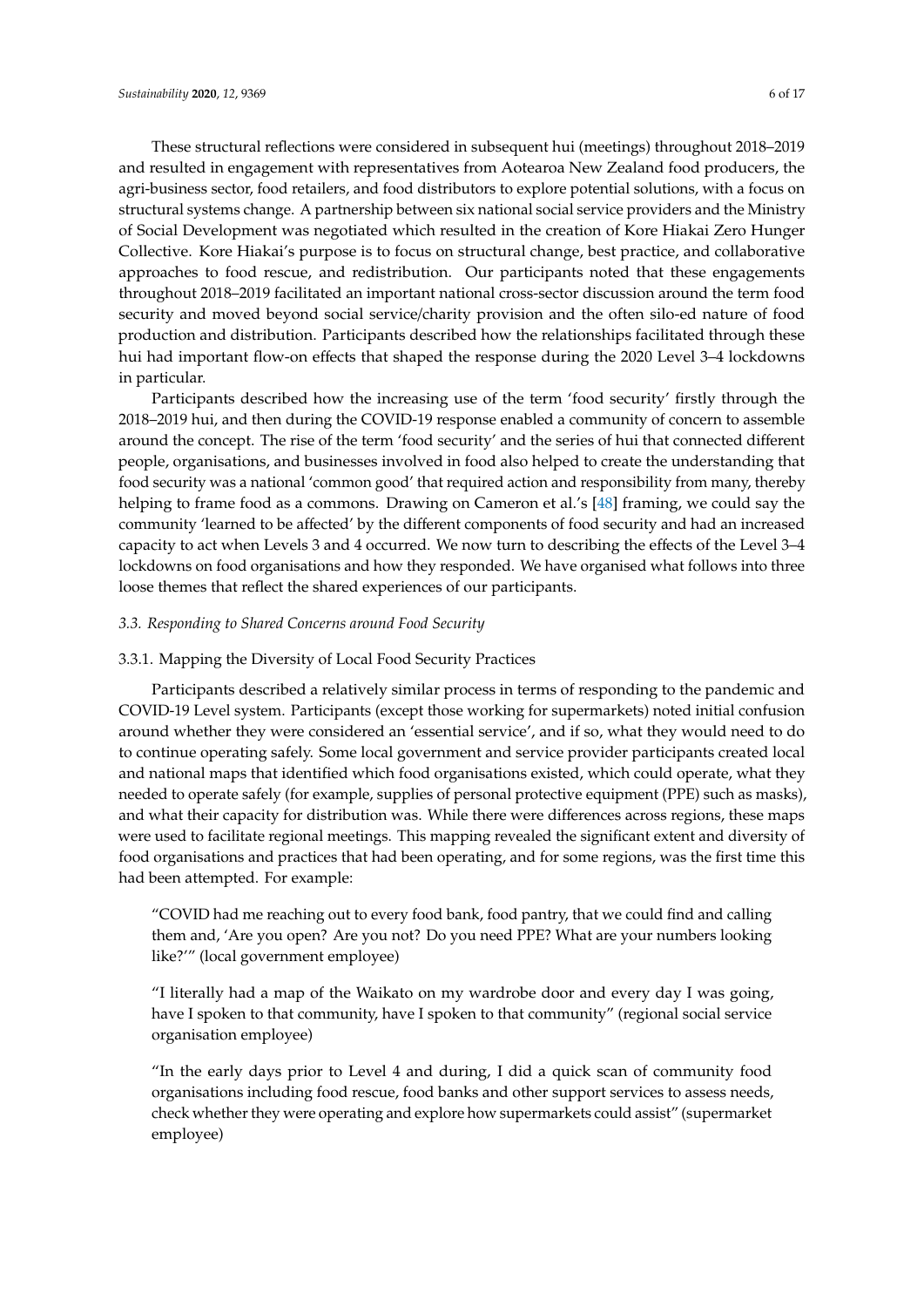"After that first 10 days [of Level 4], we knew that we needed better data, so we hacked together (from scrounging stuff off the internet and what we knew talking to people, getting as much information as possible) a list of around 230 [national] food banks or Pataka Kai ¯ organisations and began to communicate with them." (national food collective employee)

Once organisations had confirmed they met the definition of an 'essential service' and the state of national emergency was confirmed (thereby opening up funding through the Civil Defence Emergency Management Act 2002) central and local government staff moved quickly into 'response' mode to channel resources through those organisations that could operate. The asset mapping served multiple purposes, it was a way to quickly identify needs and capacity and redirect both government resources and philanthropic donations, and inform the wider public about where to go for certain services or how to contribute. There was a range of criteria used to determine whether/how funding was allocated. For example, in Wellington, community organisations had to show they had a track record working with food and that demand for their services had increased due to COVID-19 and the pandemic response. Our participants recounted different examples of how resources were used. For example, council staff used civil defense funding to distribute PPE to community groups, provide emergency money for community organisations' staff wages, and bought food in bulk so community organisations could then distribute it through their networks. Partway through Level 4 one of the major supermarkets committed to donating over NZ\$1 million to a 'social good' community fund, and let community food organisations order food through their supply chains to obtain discounted rates.

Participants described increased demand for food during the COVID Level 3–4 lockdown(s). While the extent of this increase varied across organisations and regions, for most it was between 300–400% times the usual demand, with some areas/organisations experiencing increases of up to 900% [\[49](#page-16-6)[,50\]](#page-16-7). Participants noted that the extent of the demand took them by surprise and attributed the increase to a combination of three factors: unaccounted-for not-for-profit operations, closure of smaller food providers, and loss of employment/income and thus reduced capacity to purchase food.

The first factor was the unaccounted-for diversity of Aotearoa New Zealand's non-for-profit food distribution systems that essentially ceased overnight. Many smaller food banks, meal services and 'free stores' co-ordinated by churches, located in people's homes, or organised by community centres had to pause operating during Levels 3–4, because they were either not registered as an 'essential service', were unable to adapt to increased health and safety or logistical requirements, or their volunteers were unable to work due to their age /health profile. Included in this were the myriad of social services that include some aspect of food provision (e.g., youth groups, drug and alcohol services, church meals, school breakfast clubs), as well as the more informal gifts and sharing that occurs through families and communities. Participants noted that the significant contributions of these non-market and not-for-profit practices had previously been unrecognised. For example:

"Having done this environmental scan . . . [it was clear that] there was going to be a shortage of food. This is the end of March; at that time we thought the shortage was going to be about 1500 meals a week [in the Waikato]. In fact it turned into more like 5000. It was just staggering. The things that we didn't allow for, in [local town] for example, there's a lady who, with her friends every Sunday morning was preparing 80 meals for the congregation on a Sunday night to come back for a meal together. So that stopped. For those people who had got very used to having their Sunday dinner, every Sunday, in the support of that church environment, that was just gone." (regional social service organisation employee)

"I think that they are used to the connection of people of whanau, especially for Maori are very important and we all eat together as a group. When I say as a whānau—it's all that togetherness... They are used to auntie calling in and dropping and it's always 'here, here is a bottle of something, here is a bread that I made'. Now all that sharing that stopped!" (food bank manager)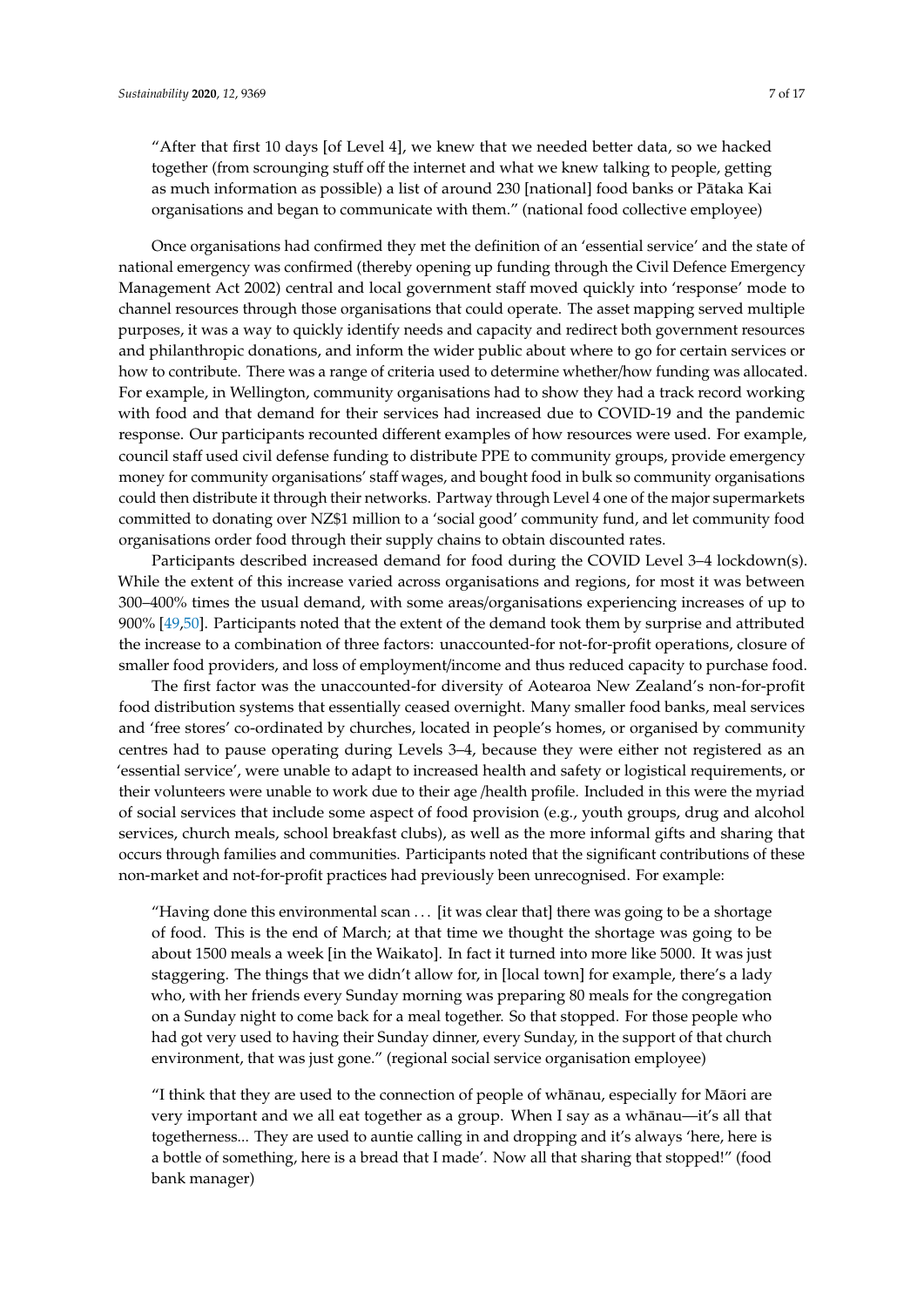The second factor was the closure of smaller food providers where transactions around food occur, including farmers markets, cafes, butchers, restaurants, hotels, and fast-food providers. The closure of these businesses and distribution services essentially funnelled the bulk of market food transactions through supermarkets. These changes played havoc with supply chains, affecting both producers and consumers. For example:

"When lockdown happened and you could no longer run a fruit and vege market, you removed 60% of the [Auckland] supply chain overnight. The two biggest [fresh food] markets are in South Auckland, so you took the access to market away from those who are most food insecure, and the difference with markets is that prices tend to be lower [than supermarkets] and the grower gets more from the bite of that cherry. Not only were you affecting families in that space who could no longer purchase what they could previously purchase for the price, you were actually affecting producers... Really interesting things like the cost of a 10 kg bag of potatoes [from a market], it was equivalent to a cost of 3.5 kg of potatoes in [supermarket]. You think of a family trying to feed 14 people in their household, a 10 kg bag of potatoes is really helpful, a 3.5 kg bag of potatoes isn't going to go very far." (national food collective employee)

"[name] had a contact, who knew some farmers down south .... And they brought up a tonne of vegetables like carrots, onions, pumpkin [that they could not sell because of Level 4 lockdown]. They peeled it all and they turned it into a soup initiative for the local schools and libraries. They did that ... to give back to the community because they had all this produce that was going to go to waste." (food hub manager)

The third factor was loss of employment/income and the furlough of workers which increased reliance on available emergency food services.

Participants described how the funneling of supply and distribution through supermarkets, together with the loss of incomes created geographic and financial access barriers. Combined with public transport restrictions and high demand on taxi and Uber services many people were simply unable to access food from available supermarkets. For many parts of New Zealand, smaller towns and rural areas in particular, Uber is not available, and taxis are limited. Participants suggested it was the combination of these factors that exacerbated existing inequities and created sudden demand from people they would not typically support. This included people who could afford to buy food but who felt unsafe entering a supermarket, people who did not have their own private motor vehicle and who could not afford private taxis, and migrant workers and international students summarily dismissed by their employers and who did not have recourse to state welfare or familial support networks. For example,

"One of the things that we are recording is job loss, income reduction or not entitled to benefits. Because there are a lot of migrant workers, or workers that are on work visas here only, and they are not residents in New Zealand, so they are not entitled to any benefit at all...they can't get out, they got no work and they got also no money, and they are not entitled to any money". (foodbank manager)

The combination of these factors meant that food security suddenly became a national and pressing matter of concern for many New Zealanders. One effect of this was that the unprecedented demand for food services heightened their visibility and public profile—both within communities and from central and local government. Participants described this in various ways—as getting "free marketing" (urban farm manager), people "stumbling on" an organisation for the first time (low-income community garden facilitator), seeing an increase in donations and volunteers, greater government support, and being viewed as an "essential service." In some cases, this led to community members seeking to learn the skills to grow their own food, or volunteer at gardens, and thereby access food in different ways. For example: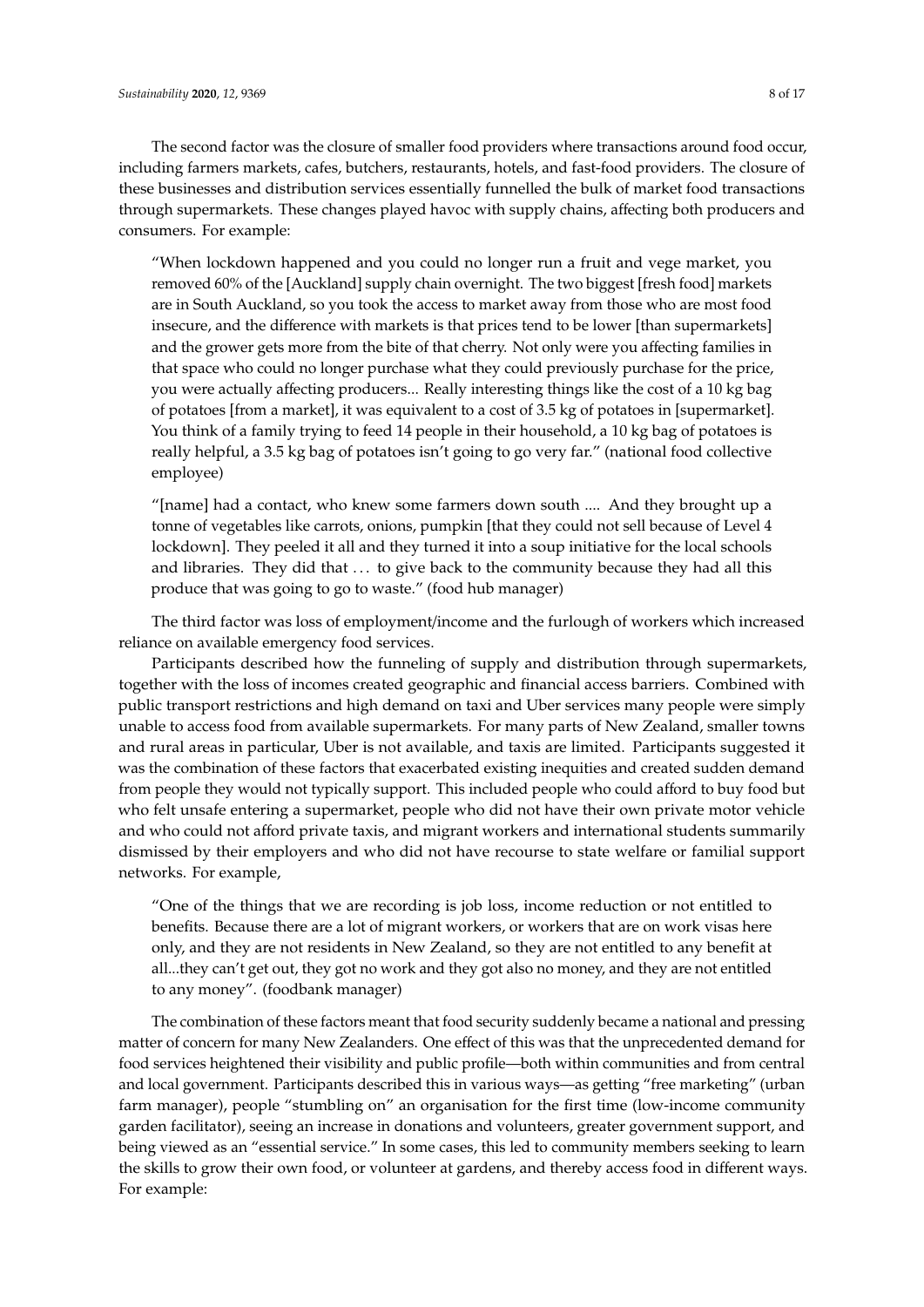"More volunteers . . . definitely . . . Which I guess is partly due to people wanting to learn more but also there are more people around now who are out of work and don't necessarily have great prospects of finding something that soon ... We're definitely experiencing some of the post-COVID demand for food growing ... for people to learn the skills for growing their own food." (urban farm manager)

"It was actually quite good for us in a lot of ways because there were a lot of people in the community that we're seeing actually [for] the first time." (low-income community garden facilitator)

In other cases, it led to greater central and local government support and recognition of the role not-for-profit food services provide. For example, the founder of a food rescue organisation noted that since COVID-19 there has been significant investment in food rescue from central government (primarily the Ministry of Social Development). This combination of circumstances served to make visible the contribution of the existing diversity of Aotearoa New Zealand's food system which was not immediately apparent to many until it was disrupted during Levels 3–4.

# 3.3.2. Adapting to Change: Logistics, Infrastructure, and Capacity

Once a food organisation had confirmed they were considered 'essential' and could continue to operate, they had to implement new health and safety practices. These included rostering staff in different teams to create separate 'work bubbles', accessing and using PPE (gloves and masks), and new cleaning practices (regular hand washing, sanitising surfaces that touch food, and vehicles). All community food organisations had to reconsider how they sourced food as many of their pre-COVID supply chains were disrupted to some extent. They also had to work out how to redistribute this food through contactless delivery. For some participants' organisations these changes were relatively simple, while for others they involved significant adaptations and a range of transactions. The following five examples illustrate the diversity of transactions that were used to quickly adapt and provide food to people.

**Example 1.** *A major supermarket chain adapted existing online food purchasing systems and worked with both their own couriers and the Student Volunteer Army to prioritise deliveries of purchased food to vulnerable consumers. The Student Volunteer Army emerged out of the Christchurch earthquakes over 2010–2011 and supports volunteering opportunities for young people across Aotearoa New Zealand.*

**Example 2.** *An urban farm in Christchurch used its online community of supporters to quickly redirect food intended for (now closed) restaurants, to urban and suburban vegetable deliveries. Because the urban farm was connected to the wider network of Canterbury organic farmers, they were able to act as a kind of 'broker', distributing surplus vegetables from other farmers who needed new markets. In this case, the predominantly middle-class consumers responded with compassion to the needs of the urban farm, which also doubles as a caring workplace for youth interns who in turn suddenly became essential workers. The urban farm passed on that care to regional farms struggling to sell their produce with restaurants and small vegetable shops closed and supply chains disrupted.*

**Example 3.** *A Waikato-based volunteer service that had provided on-site cooked meals to people had to make significant changes as they could no longer do this at Levels 3–4. Working with Civil Defence they brokered a partnership with Montana, a commercial catering company who were paid using civil defence funding to cook and deliver meals to people. Montana was thus able to keep sta*ff *employed, and food was able to be distributed to those who needed it through the volunteer service's existing community networks. This example reflects other actions taken after natural disasters in New Zealand where infrastructure and labour within the for-profit market was quickly adapted through public funding and relationships to address community food insecurity and response* [\[51\]](#page-16-8).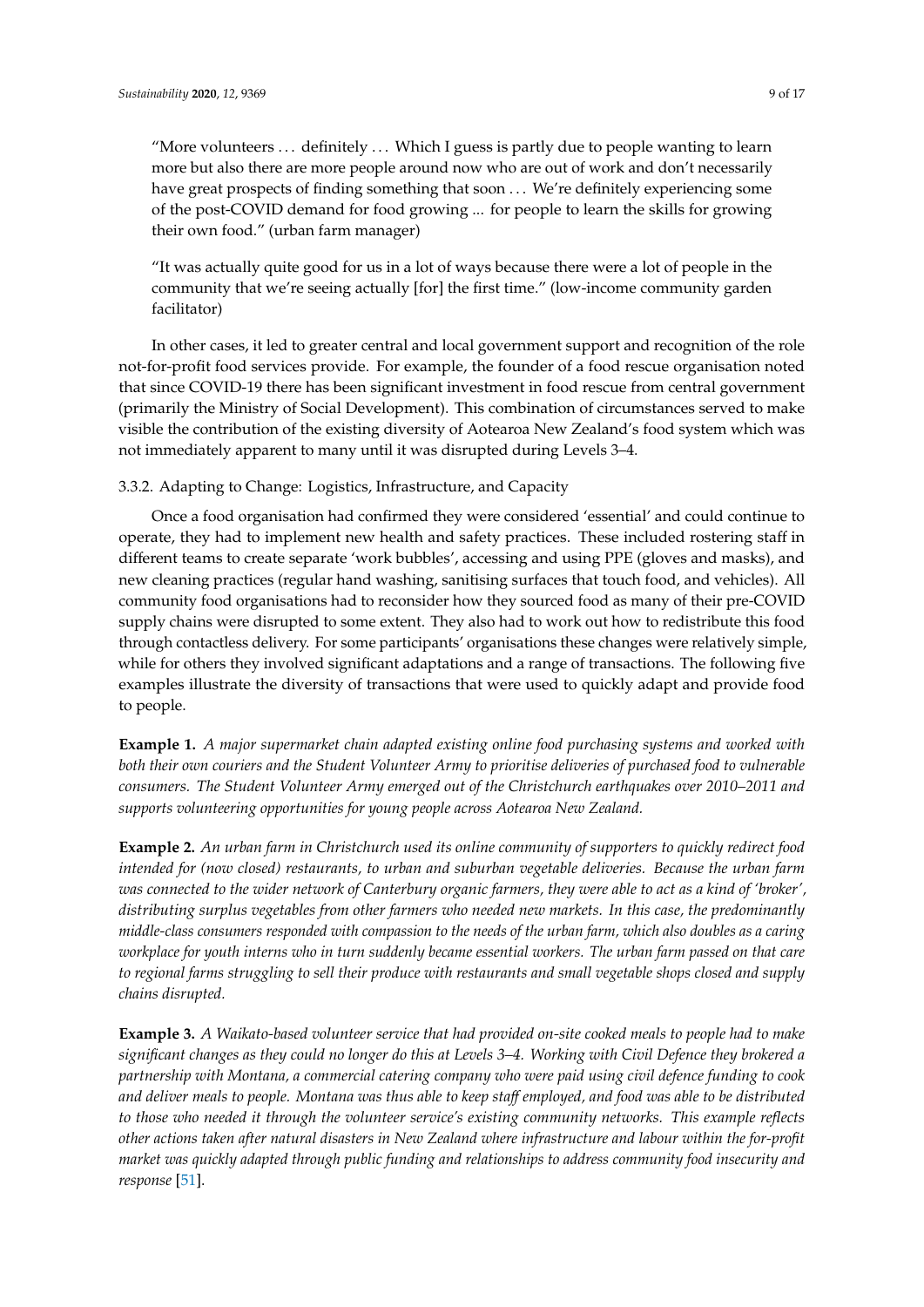**Example 4.** *A food hub in South Auckland that, pre-COVID19, made hangi (a traditional Māori method of cooking using heated hot rocks buried in a pit oven) on site to provide culturally appropriate food, shifted to pick-up and delivery of family boxes to ensure access continued in their community.*

**Example 5.** *A charitable organisation re-deployed its sta*ff *from other areas into its foodbank operation. The sta*ff *were divided into isolated 'bubbles', which focussed on di*ff*erent areas of the foodbank (chiller, fresh packing, administration, and driving*/*delivery).*

Disruptions to supply chains had a number of other flow-on effects, creating shortages of certain foods and surplus of others. For example, the closure of hotels and restaurants led to a surplus of thousands of live pigs and chickens that would normally be processed and used by the hospitality and restaurant sectors. The surplus posed significant animal welfare issues, so the Ministry for Primary Industries agreed to purchase a portion of surplus food at cost and donated it to food rescue organisations for redistribution [\[52\]](#page-16-9). Central and local government facilitated partial redistribution of surplus, with community food organisations brokering new arrangements directly with commercial operators. For example, one Wellington-based food rescue and social service provider brokered a relationship with Turners and Growers (a national fresh fruit and vegetable producer) to enable more efficient distribution of surplus fresh food.

Participants noted that food surpluses resulting from disrupted supply chains had significant impacts on their logistics and infrastructure. To manage these significant increases in the volume of food, community organisations required additional infrastructure. For example, one food rescue organisation described how they moved from crates to pallets to manage increased volumes of food. This meant that they then needed new operating procedures, including changes to warehouse layout and forklifts. Similarly, another food rescue organisation shifted to new premises to increase operational capacity. Both organisations had their infrastructure needs met through a combination of local government funding, philanthropic donations, and ongoing relationships with a major supermarket chain. One participant explained how the supermarket chain has committed to training their staff to use forklifts and thereby meet required health and safety requirements. The following example provides an account of the importance of infrastructure when managing food surplus:

"I rang [name] at [local town] and said, I've got 400 chickens, how can I get them to you? And it highlighted that, in that particular community, there aren't the fridges for the food storage. So [while] they had a community of 200 households that would love to have roast chicken for dinner, actually, logistically they weren't going to be able to do it. In the end, the chickens went to [a local religious camp] who held them over the weekend, people from [area] came in and picked up the chickens. But we all thought that they would be individual chickens, you know, the way you get them from the supermarket. No!! They come in bags of 10 at a time that were all stuck together!! So one of the elements of this whole food security thing, is you don't know what you're getting. So when someone says, we've got this wonderful supply of food, one of the things I've discovered we cannot make an assumption about what form that comes in and how easy it is going to be to handle at the other end." (regional social service organisation employee)

The temporary closure of smaller community food distributors resulted in a form of consolidation where larger organisations with staff, capacity, and suitable infrastructure became central to meeting food needs. For example, an established food rescue organisation in Wellington went from working with approximately 92 food distribution partners to 30, with the bulk of food distribution channelled through an even smaller number of partners, including iwi rūnanga (tribal groups) and marae. Three key factors shaped community food organisations' ability to adapt: staffing, infrastructure (chillers, food storage facilities, trucks, pallets and crates, forklifts), and relationships within their community. Those organisations with paid staff, facilities (or who could partner with others and had personnel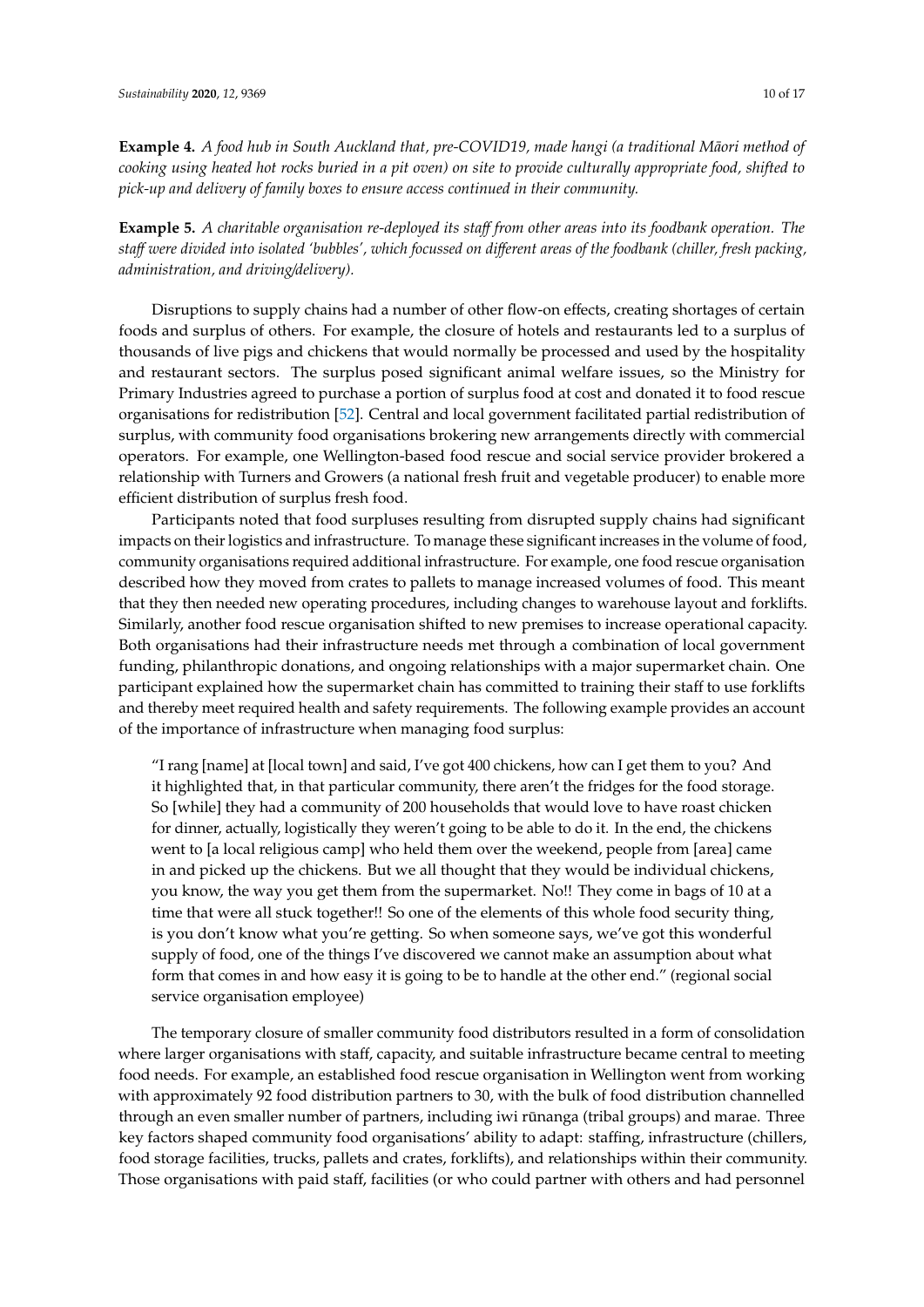who were able meet health and safety requirements), and which had good existing relationships within their community were able to adapt and respond most easily.

Prior to COVID-19, central government and philanthropists had been working with food rescue groups (primarily KiwiHarvest) and others to explore the potential for a national food rescue network. COVID-19 and the associated Level 3–4 responses accelerated the implementation of the New Zealand Food Network (NZFN). NZFN started operating during Level 4 and has obtained NZ\$5.5 million in funding from the Ministry of Social Development over the next two years. The ethos underpinning this initiative is essentially the creation and management of a food surplus common; the NZFN will act as broker to obtain and store surplus food and redistribute this across the country to community partners, in the process gaining efficiencies of scale while respecting local autonomy.

In order to manage this new food commons, the NZFN has had to quickly develop a series of complex processes. These include creating an online registration system for food donors and a legal agreement to manage food safety and responsibility, food inspection and re-packaging processes once surplus food is delivered, and an online registration system to equitably manage and then allocate requests for the surplus food to community organisations. These processes are often time-pressured given much of the surplus food is often close to best before dates. As the founder of a food rescue organisation noted, the system is designed so "you're keeping control in the hands of the people who are working in the community and know what is needed at the grassroots level."

The adaptations described above and the emergence of the NZFN illustrate how surplus food can connect different actors and create a national common. While some participants were positive about the creation of the NZFN, particularly in terms of the national efficiencies of scale and distribution potential. Others argued that food rescue was inefficient in the long run, subsidised wasteful food production practices, and distracted from the need for food systems transformation. Such views reflect the inherent contradictions and debates surrounding food rescue (53).

#### 3.3.3. Encountering Others Through Food

Participants noted that the increase in government and philanthropic funding for food services over recent months meant that resources were available in a way they had never experienced before. They described how previous barriers, administrative requirements, and qualifying criteria for emergency food support were removed during Levels 3–4. The removal of barriers to providing support enabled community food organisations to respond with increased speed and agility. The shift to online deliveries of food where people no longer had to wait in public lines, complete detailed assessments about their personal circumstances, or engage in demeaning interviews led to both a wider range of people seeking support and disrupted discourses of whakama (shame) and stigma around food ¯ insecurity. As one participant commented, "COVID made it an okay reason to ask for help" (regional social service organisation employee).

Participants described how the provision of food through contactless delivery worked to maintain social connections and demonstrate care during levels 3–4. Participants noted how removing barriers increased their capacity to care, which in turn had positive effects on food recipients' wellbeing. For example:

"We physically saw a difference in people as we moved through COVID . . . their physical well-being changed, even the guys on the street. Their physical well-being changed just by having someone connect with them, give them a kai and acknowledge that they care about them." (community food organisation volunteer)

The removal of barriers, administrative requirements qualifying criteria cut against neoliberal and racialised discourses in Aotearoa New Zealand that demonise and individualise people experiencing food insecurity [\[15\]](#page-14-11). The removal of barriers prompted participants to reflect on how inefficient these previous practices were (for example, screening questionnaires, qualifying criteria). How they reduced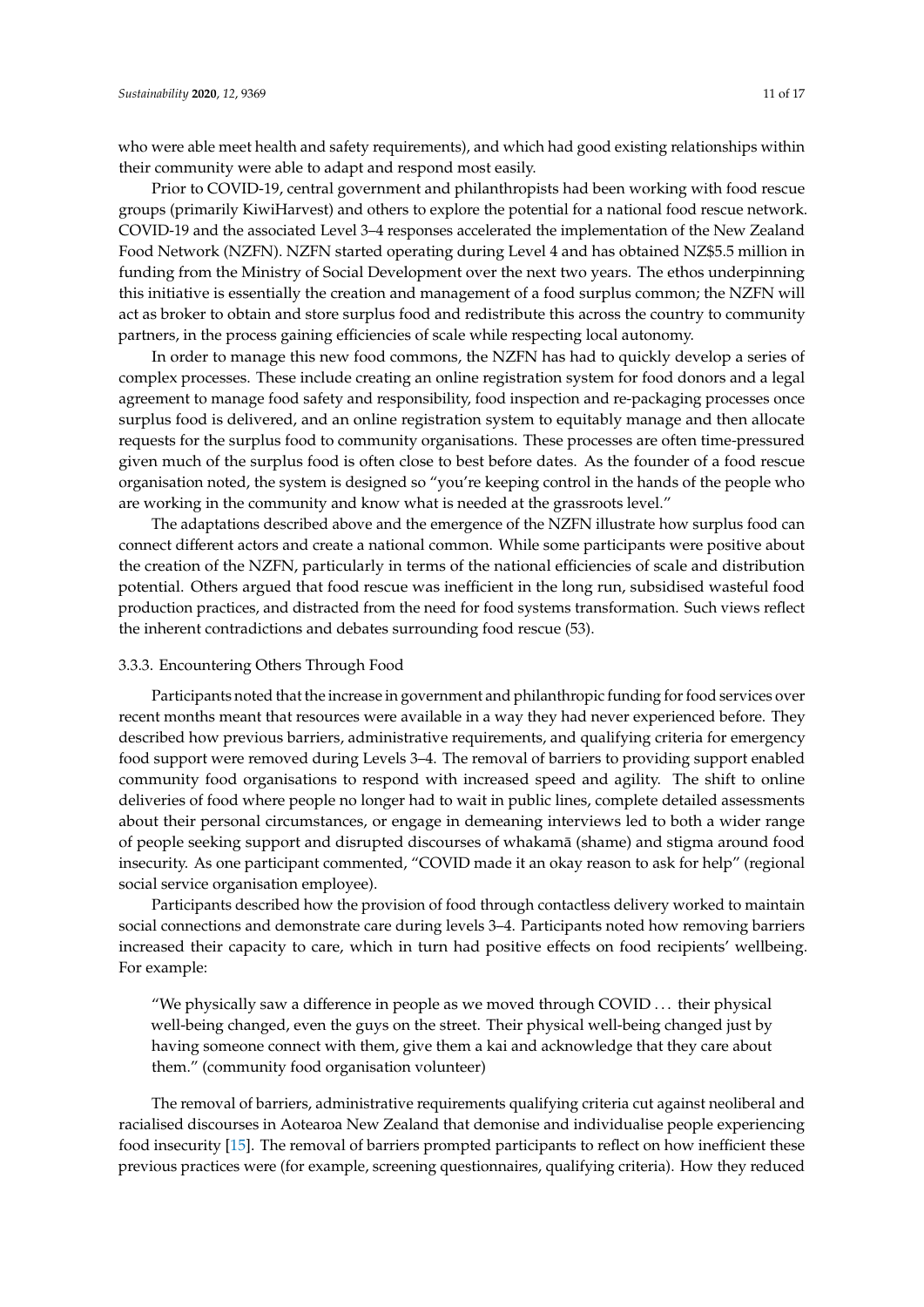the ability to actually provide food to people in need, and entrenched feelings of shame and trauma for people seeking food support.

The regional asset and food mapping process served to connect people and food organisations in novel ways. Participants described how they shared information and resources, and increased their support for each other. The following examples from two of our participants illustrate how stronger relationships and new partnerships have emerged in recent months:

"Our first [meeting] on Zoom, there was like 46 of us and it was such a powerful meeting. It was a powerful meeting because it has never happened before, where every food provider and service, or nearly, in Waikato actually met each other for the first time and everybody had a common goal, which was, how do we help people get access to kai [food]. How do we do that safely? It was just beautiful, people were like saying, make sure you go to this website, make sure you get setup there. The conversations were like ping pong, there was this openness to just help each other, set themselves up as essential services and then we had civil defence in that hui [meeting], they were able to say, great, I've got these people I can tap into. So immediately there was these relationships that were built out of need because everybody knew the common goal and we need to go there." (community food organisation volunteer)

"There are loads of us who worked through this on COVID who'd never met each other before and now we're like, best buds!" (regional social service organisation employee)

Participants also described how recent experiences of food insecurity have led to an increased interest in gardening and food production. This involves encountering both other humans and the non-human. For example:

"There was a more embodied [return to the garden after lockdown] with love and—not to romanticise this, but even for people who knew this stuff it became more important. Life changed. What better time than now to get our hands in the dirt." (marae garden worker)

Gibson-Graham, Cameron and Healy [\[20\]](#page-15-0) argue that economies (even those described as 'capitalist') are actually composed of diverse enterprises, transactions, and practices. They suggest that one way to counter the capitalocentric view that everything is either subsumed by, or in opposition to capitalism, is to make visible and amplify the diversity of existing economic enterprises and transactions that people use to sustain their livelihoods. The examples of procuring and distributing food as detailed by our participants illustrate the range of market, alternative market, and non-market transactions that were enacted during Levels 3–4. Table [2](#page-12-1) uses Gibson-Graham, Cameron and Healy's [\[20\]](#page-15-0) diverse transactions identifier as a framework to summarise the diverse range of transactions that have fostered food security. The examples highlighted in Table [2](#page-12-1) are not an exhaustive account of every type of transaction that has occurred around food in Aotearoa New Zealand in recent months. Rather, it is a snapshot of transactions our participants described.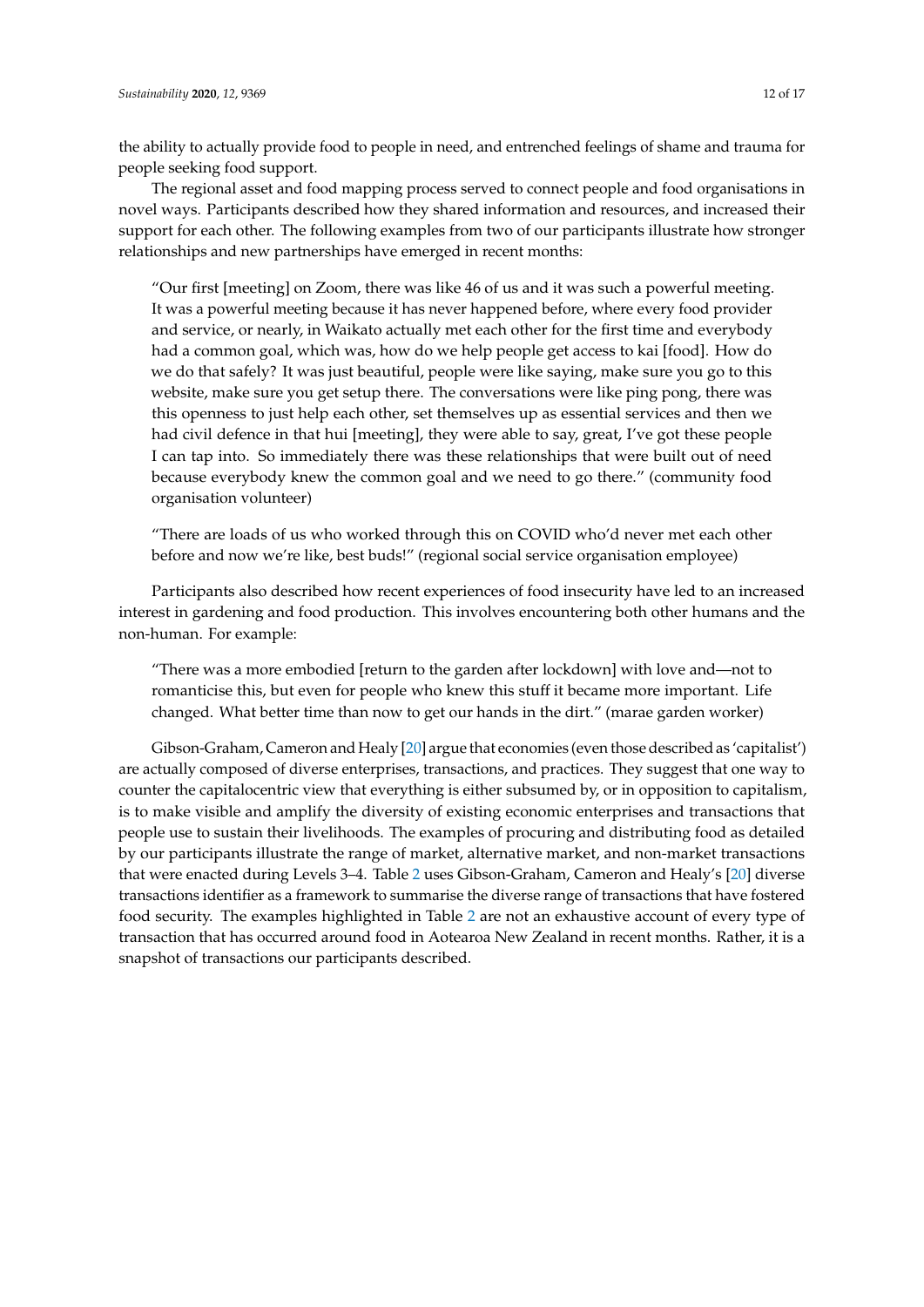<span id="page-12-1"></span>

| Transaction                                                                                                                                                                                                    | Example                                                                                                                                                                                                                                                                                                                                                                                                                                                                                                                                                                                                                                                               |
|----------------------------------------------------------------------------------------------------------------------------------------------------------------------------------------------------------------|-----------------------------------------------------------------------------------------------------------------------------------------------------------------------------------------------------------------------------------------------------------------------------------------------------------------------------------------------------------------------------------------------------------------------------------------------------------------------------------------------------------------------------------------------------------------------------------------------------------------------------------------------------------------------|
| Market<br>Transactions involving exchange of money                                                                                                                                                             | New Zealanders buying food from supermarkets                                                                                                                                                                                                                                                                                                                                                                                                                                                                                                                                                                                                                          |
| Alternative Market<br>Fair trade and direct trade<br>Reciprocal exchange<br>Alternative currency<br>Local trading system<br>Community-supported agriculture<br>Barter<br>Underground market<br>Informal market | Supermarkets allowing community organisations to order food through<br>their supply chains to obtain discounts<br>Increase in support for community-supported agriculture, urban farms,<br>community gardens<br>People bartering/exchanging food 'over the fence', or through informal<br>networks                                                                                                                                                                                                                                                                                                                                                                    |
| Non-Market<br>Household flows<br>Gift giving<br>Volunteering<br>Gleaning<br>State allocations<br>Hunting, fishing, gathering                                                                                   | Increase in home gardening and food production, and skills sharing to<br>promote this<br>Supermarkets establishing national \$1 M 'social good' community fund<br>Donations of food to foodbanks/food parcelling initiatives<br>Food growers and distributors donating surplus food<br>Supermarkets working with Volunteer Student Army to distribute<br>purchased food to vulnerable consumers<br>Increase of direct harvest of vegetables and fruit in open access<br>community gardens<br>Civil Defence/government funding-from direct purchasing of bulk<br>food to PPE, staff wages, logistics, and infrastructure support<br>Government funding to support NZFN |

**Table 2.** Diverse Transactions Identifier.

#### <span id="page-12-0"></span>**4. Conclusions: Transforming Aotearoa New Zealand's Food Systems**

For our participants, COVID-19 was seen as a chance to re-think existing food practices. One participant summed it up as, "it's kind of given people permission to [do things differently]" (local government employee). We do not presume to know how things will play out. Participant accounts raise many questions and possibilities. For us at this moment, two key possibilities emerge from this research and we discuss each in turn below.

Firstly, our research highlights the existing diverse food practices already present in Aotearoa New Zealand and makes visible the important market, alternative-market and non-market transactions that go into securing food. Coalescing around food, these diverse transactions link people and organisations, and raise ethical questions about how we manage the commons of food (including food surplus and food waste). Sometimes these different food practices and transactions are seen as the single solution, or in opposition or competition. Should we be advocating for increased incomes so people can purchase food through the market? Or should we train more people to become self-sufficient to grow food and provide secure access to land to reduce dependency on the market and charity? The answer can actually be both of these, and more. A diverse economy framework highlights the interconnected and multiple ways that food security is enacted in Aotearoa New Zealand. Such a framework makes visible the diverse ways in which food security is achieved and supported through local production, local distribution networks and relationships, and food rescue infrastructure that can quickly respond to sudden shocks. Our research illustrates the diversity of food provisioning and procurement and emphasises the need for a range of transactions and responses. The differing life stages, bodily vulnerabilities, incomes, and food preferences combine in various ways to create a diversity of requirements. Communities must have access to a myriad of different tools that they can utilise according to need.

Secondly, our research points to a range of emerging new relationships, practices, and transactions. For-profit enterprises took responsibility to develop new partnerships with government and community organisations to provide food, training, support, and equipment. Community organisations took responsibility and used their local knowledge, networks and relationships to support each other and food insecure people in their communities. These new relationships concern more than donations of food and equipment. They include commitments to ongoing training and professional development of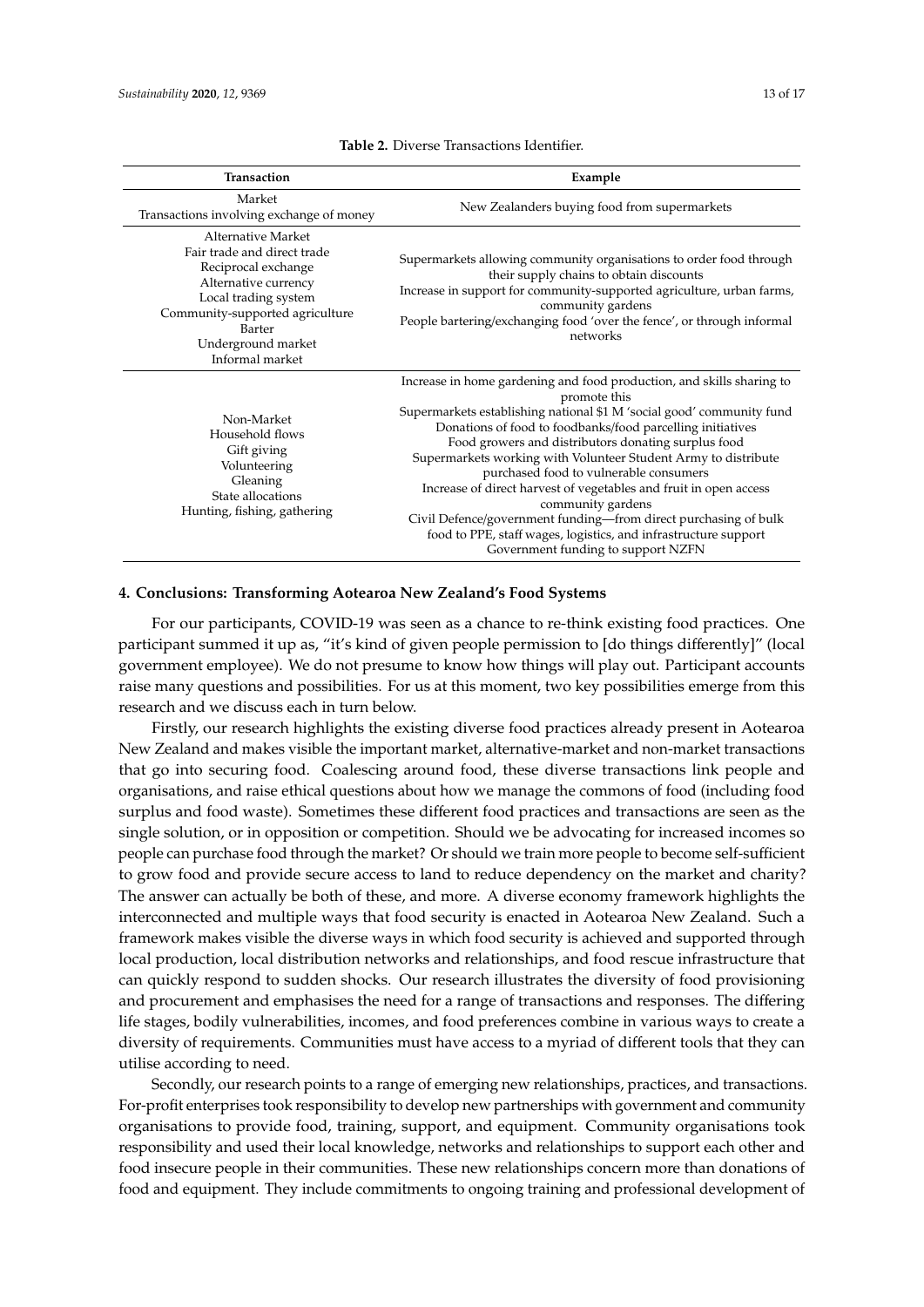staff, knowledge sharing, and the negotiation of ethical questions regarding establishing and managing food commons across the country, as evidenced most clearly by the emergence of the New Zealand Food Network. While we have written about the NZFN in relatively positive ways, we acknowledge the critiques of food rescue—specifically concerns that it is a temporary fix to a structural problem, can perpetuate stigma if food is of poor quality/does not meet recipients' needs, and it does not force the wider agri-food sector to address overproduction.

Participant accounts of Levels 3–4 illustrate how circuits of care and responsibility were activated via new and existing relational networks, where new communities assembled and reassembled, and new ways of being consumers and producers were activated and adjusted. The rapid removal of barrier-free food distribution showed how possible and beneficial it is to understand food as a common good, and to position people as commoners partaking in that good, rather than dependents failing to be good individual consumers reliant on 'charity.' The question remains, why have these barriers remained in place so long, especially given recent increases in rescued surplus food? As Isola and Laihho [\[53\]](#page-16-10) suggest, the wide availability of surplus food in a market system means that its redistribution is an environmental and economic necessity, rather than some kind of charity or voluntary act. For us, the emergence of the NZFN in particular raises important questions around how more coordinated, national approaches to surplus food could shift political debates about universal access to food [\[54,](#page-16-11)[55\]](#page-16-12). We wonder what kinds of care relationships and opportunities will flow from these experiences and relationships? Will we see the further blurring of distinctions between for-profit and not-for-profit enterprises, and movement of staff between different types of organisations? Will we see continued shifts in the ways people learn to be affected by food? Will we see new ways of negotiating a wider food commons in Aotearoa New Zealand, ways which move beyond the limiting discourses of top-down welfare state pitted against neoliberal individualised responsibilities and associated charity and shame? The welfare state and charity are clearly not the only two solutions for those experiencing food insecurity.

These questions prompt us to wonder whether and how the interest in local food supply will continue to manifest. Will it lead to more networked urban farms and community gardens as urban people in particular rediscover their capacity to produce food? We are not suggesting that small-scale production is the only solution to food insecurity which can be easily co-opted by neoliberal discourses of self-sufficiency. People need equal access to food regardless of their individual capacities and resources. However, we wonder what kinds of diverse economic transactions and negotiations around access to land and property will emerge from such practices, and what kinds of outcomes for biodiversity, human wellbeing, and climate will these foster [\[55](#page-16-12)[–57\]](#page-16-13)? What kinds of policy incentives, funding, education programmes, and new jobs could government, local councils, philanthropists, for-profit organisations, and community organisations develop to support such a diverse food security ecosystem [\[56\]](#page-16-14)? Additionally, importantly for Aotearoa New Zealand, how can Māori practices of food gathering, distribution, and consumption inform, design, and build a diverse food security ecosystem with Te Tiriti (The Treaty of Waitangi) at its core? The multiple access points to food we have highlighted in this article are all possible approaches in the toolkit moving forward in re-creating a community economy of food security. Aotearoa New Zealand has provided an internationally useful example of how to effectively respond to a global pandemic. We hope that the country can now lead in addressing food security through a justice lens with grounded practices in specific places.

**Author Contributions:** G.D. conceptualised the paper, drawing on the wider research project designed by K.D. and G.D.; A.W. and K.D. wrote the ethics application, obtained through the University of Canterbury Human Ethics Committee Dombroski HEC2020/25. R.G. in charge of data curation, formal analysis and writing of the original draft. L.L. in charge of data curation and resources. M.S. in charge of conceptualization. S.R. data curation and methodology. R.M.-N. in charge of data curation and writing the original draft. All authors contributed to the research process through conducting and transcribing interviews and reviewing literature. G.D. and E.S. undertook analysis of empirical data and coordinated drafting of the manuscript. All authors contributed to editing the manuscript and approved the final submission. All authors have read and agreed to the published version of the manuscript.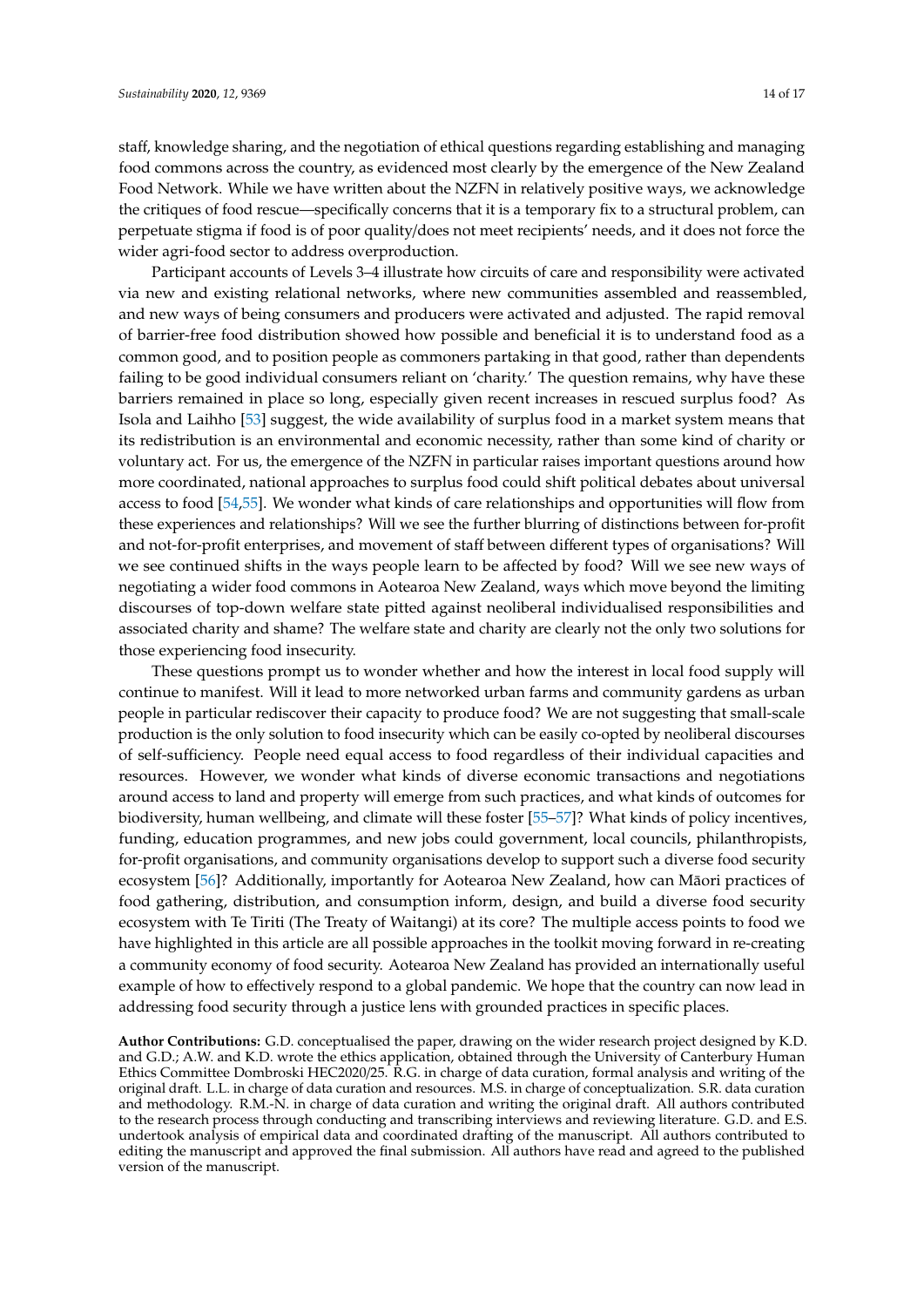**Funding:** Gradon Diprose acknowledges funding through the Resilience to Nature's Challenges National Science Challenge. Kelly Dombroski and Gradon Diprose acknowledge funding through Building Better Homes, Towns and Cities National Science Challenge.

**Acknowledgments:** We would like to thank our research participants for their time, insights, and commitment to fostering food security in Aotearoa New Zealand.

**Conflicts of Interest:** The authors declare no conflict of interest.

## **References**

- <span id="page-14-0"></span>1. New Zealand Government. Essential Businesses. 2020. Available online: https://[web.archive.org](https://web.archive.org/web/20200414002409/https://covid19.govt.nz/businesses-and-employees/essential-businesses/)/web/ 20200414002409/https://covid19.govt.nz/[businesses-and-employees](https://web.archive.org/web/20200414002409/https://covid19.govt.nz/businesses-and-employees/essential-businesses/)/essential-businesses/ (accessed on 24 June 2020).
- <span id="page-14-1"></span>2. Strongman, S.; Covid-19 Pandemic Timeline. Radio New Zealand. 2020. Available online: https://[shorthand.](https://shorthand.radionz.co.nz/coronavirus-timeline/) radionz.co.nz/[coronavirus-timeline](https://shorthand.radionz.co.nz/coronavirus-timeline/)/ (accessed on 4 September 2020).
- <span id="page-14-2"></span>3. Henrickson, M. Kiwis and COVID-19: The Aotearoa New Zealand Response to the Global Pandemic. *Int. J. Community Soc. Dev.* **2020**, *2*, 121–133. [\[CrossRef\]](http://dx.doi.org/10.1177/2516602620932558)
- <span id="page-14-3"></span>4. Knight, D. Law-Making and Accountability in Responding to COVID-19: The Case of New Zealand. In Representation in Democracies During Emergencies Melbourne Forum on Constitution-Building in Asia and the Pacific, Melbourne Law School, Constitution Transformation Network. 2020. Available online: https://law.unimelb.edu.au/\_\_data/assets/pdf\_file/0008/3476537/[MF20-Web2-NZ-Knight-FINAL.pdf](https://law.unimelb.edu.au/__data/assets/pdf_file/0008/3476537/MF20-Web2-NZ-Knight-FINAL.pdf) (accessed on 28 August 2020).
- <span id="page-14-4"></span>5. Martin-Neuninger, R.; Ruby, M.B. What Does Food Retail Research Tell Us About the Implications of Coronavirus (COVID-19) for Grocery Purchasing Habits? *Front. Psychol.* **2020**, *11*. [\[CrossRef\]](http://dx.doi.org/10.3389/fpsyg.2020.01448)
- <span id="page-14-5"></span>6. Gibson, P.; Jussi, P. A Geology of Media. Minneapolis: University of Minnesota Press. 206 pp. *Crit. Inq.* **2016**, *42*, 983–984. [\[CrossRef\]](http://dx.doi.org/10.1086/686952)
- <span id="page-14-6"></span>7. Alkon, A.H.; Agyeman, J. *Cultivating Food Justice: Race, Class and Sustainability*; MIT Press: Cambridge, MA, USA, 2011.
- <span id="page-14-7"></span>8. Rout, M.; Reid, J.; Mika, J. Māori agribusinesses: The whakapapa network for success. Altern. Int. J. Indig. *Peoples* **2020**. [\[CrossRef\]](http://dx.doi.org/10.1177/1177180120947822)
- 9. Barr, T.L.; Reid, J.; Catska, P.; Varona, G.; Rout, M. Development of indigenous enterprise in a contemporary business environment–The Ngāi Tahu Ahikā approach. *J. Enterprising Communities* 2018, 12, 454–471. [\[CrossRef\]](http://dx.doi.org/10.1108/JEC-05-2016-0014)
- <span id="page-14-8"></span>10. Reid, J.; Rout, M. Getting to know your food: The insights of indigenous thinking in food provenance. *Agric. Hum. Values* **2015**, *33*, 427–438. [\[CrossRef\]](http://dx.doi.org/10.1007/s10460-015-9617-8)
- <span id="page-14-9"></span>11. Gibson-Graham, J.; Dombroski, K. *The Handbook of Diverse Economies*; Edward Elgar Publishing: Cheltenham, UK, 2020.
- 12. Diprose, G. Framing essay: The diversity of transactions. In *The Handbook of Diverse Economies*; Edward Elgar Publishing: Cheltenham, UK, 2020; pp. 195–205.
- <span id="page-14-16"></span>13. Sharp, E.L.; Schindler, E.; Lewis, N.; Friesen, W. Food fights: Irritating for social change among Auckland's alternative food initiatives. *Kotuitui N. Z. J. Soc. Sci. Online ¯* **2016**, *11*, 133–145. [\[CrossRef\]](http://dx.doi.org/10.1080/1177083X.2016.1158197)
- <span id="page-14-10"></span>14. Sharp, E.L. Care-fully enacting diverse foodworlds in Auckland, Aotearoa New Zealand. *Gender Place Cult.* **2020**, *27*, 1214–1218. [\[CrossRef\]](http://dx.doi.org/10.1080/0966369X.2019.1708275)
- <span id="page-14-11"></span>15. Graham, R. Food Insecurity and Social Justice in Aotearoa New Zealand. *Psychol. Aotearoa* **2017**, *9*, 105–108. Available online: https://[www.psychology.org.nz](https://www.psychology.org.nz/)/ (accessed on 13 November 2017).
- <span id="page-14-12"></span>16. Graham, R.; Hodgetts, D.; Stolte, O.; Chamberlain, K. Food insecurity in urban New Zealand. The case of the Kopa family. *J. Poverty* **2018**, *22*, 379–397. [\[CrossRef\]](http://dx.doi.org/10.1080/10875549.2017.1419533)
- <span id="page-14-13"></span>17. Graham, R.; Hodgetts, D.; Stolte, O.; Chamberlain, K. Hiding in plain sight: Experiences of food insecurity and rationing in New Zealand. *Food Cult. Soc.* **2018**, *21*, 384–401. [\[CrossRef\]](http://dx.doi.org/10.1080/15528014.2018.1451043)
- <span id="page-14-14"></span>18. Hodbod, J.; Eakin, H. Adapting a social-ecological resilience framework for food systems. *J. Environ. Stud. Sci.* **2015**, *5*, 474–484. [\[CrossRef\]](http://dx.doi.org/10.1007/s13412-015-0280-6)
- <span id="page-14-15"></span>19. Sharp, E.L. Editorial: The role of reflexivity in care-full food systems transformations. *Policy Futur. Educ.* **2019**, *17*, 761–769. [\[CrossRef\]](http://dx.doi.org/10.1177/1478210319874256)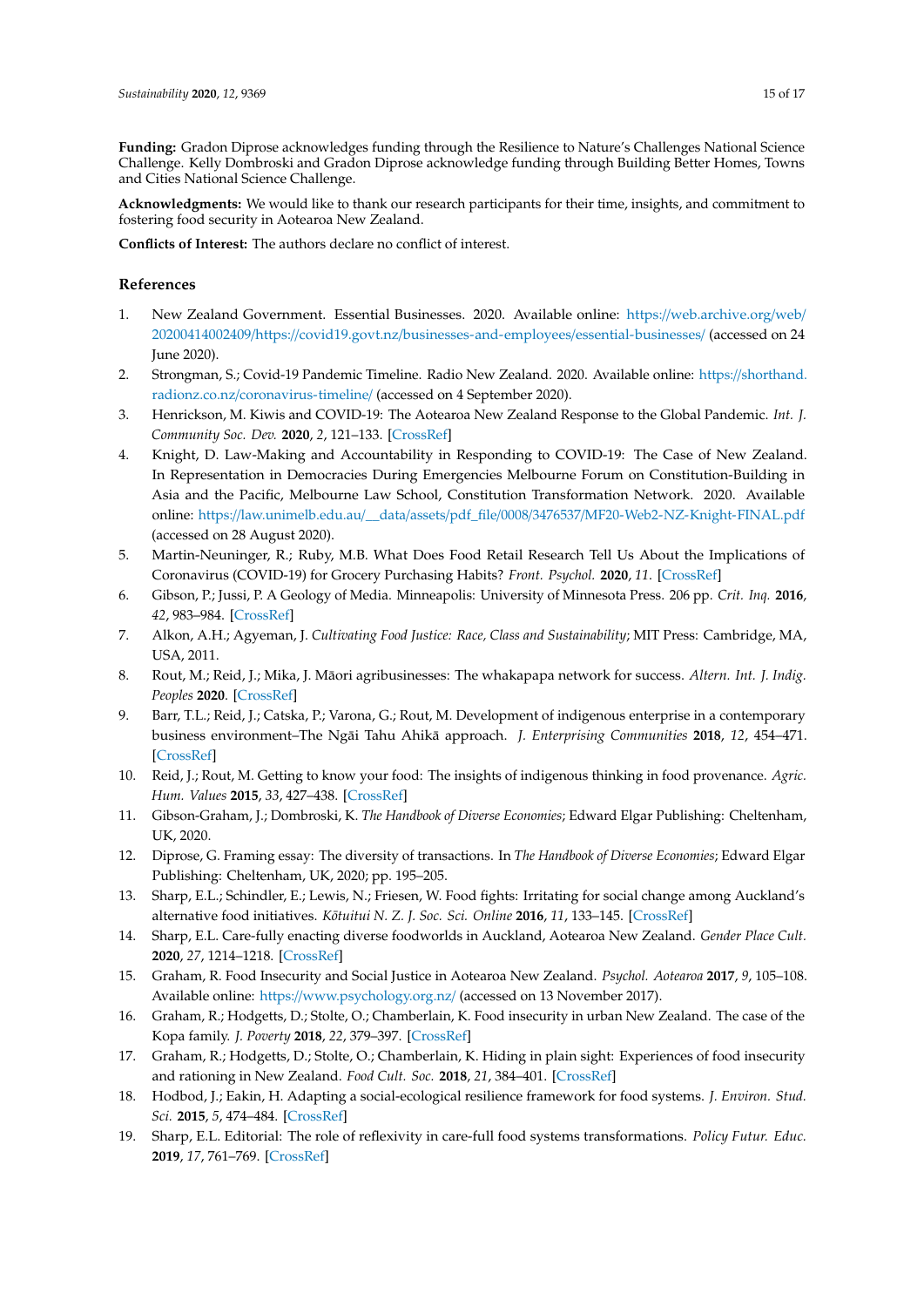- <span id="page-15-0"></span>20. Gibson-Graham, J.-K.; Cameron, J.; Healy, S. *Take Back the Economy. An Ethical Guide for Transforming Our Communities*; University of Minnesota Press: Minneapolis, MN, USA, 2013.
- <span id="page-15-1"></span>21. Lavrakas, P. Encyclopedia of Survey Research Methods. In *Encyclopedia of Survey Research Methods*; SAGE Publications: Thousand Oaks, CA, USA, 2008; p. 824.
- <span id="page-15-2"></span>22. Braun, V.; Clarke, V. *Successful Qualitative Research*; Sage: London, UK, 2013.
- <span id="page-15-3"></span>23. FAO. Trade Reforms and Food Security. Rome. 2003. Available online: http://[www.fao.org](http://www.fao.org/3/y4671e/y4671e06.htm#bm06)/3/y4671e/ [y4671e06.htm#bm06](http://www.fao.org/3/y4671e/y4671e06.htm#bm06) (accessed on 5 November 2020).
- <span id="page-15-4"></span>24. Parnell, W.R.; Gray, A.R. Development of a food security measurement tool for New Zealand households. *Br. J. Nutr.* **2014**, *112*, 1393–1401. [\[CrossRef\]](http://dx.doi.org/10.1017/S0007114514002104)
- <span id="page-15-5"></span>25. Coleman-Jensen, A.J. U.S. Food Insecurity Status: Toward a Refined Definition. *Soc. Indic. Res.* **2009**, *95*, 215–230. [\[CrossRef\]](http://dx.doi.org/10.1007/s11205-009-9455-4)
- <span id="page-15-6"></span>26. Food and Agriculture Organization of the United Nations, Impacts of Coronavirus on Food Security and Nutrition in Asia and the Pacific: Building More Resilient Food Systems. Available online: [http:](http://www.fao.org/3/ca9473en/CA9473EN.pdf) //www.fao.org/3/ca9473en/[CA9473EN.pdf](http://www.fao.org/3/ca9473en/CA9473EN.pdf) (accessed on 5 June 2020).
- <span id="page-15-7"></span>27. Bush, R. Resisting Poverty and Neoliberalism. In *Poverty and Neoliberalism*; Pluto: London, UK, 2007; pp. 178–200.
- <span id="page-15-8"></span>28. Knowles, M.; Rabinowich, J.; De Cuba, S.E.; Cutts, D.B.; Chilton, M. "Do You Wanna Breathe or Eat?": Parent Perspectives on Child Health Consequences of Food Insecurity, Trade-Offs, and Toxic Stress. *Matern. Child Heal. J.* **2016**, *20*, 25–32. [\[CrossRef\]](http://dx.doi.org/10.1007/s10995-015-1797-8)
- <span id="page-15-9"></span>29. Sharp, E.; Matheson, A. Reimagining our food system post Covid-19: Doughnuts and Dandelions. *Spino*ff **2020**, in press.
- <span id="page-15-10"></span>30. Kc, K.B.; Dias, G.M.; Veeramani, A.; Swanton, C.J.; Fraser, D.; Steinke, D.; Lee, E.; Wittman, H.; Farber, J.M.; Dunfield, K.; et al. When too much isn't enough: Does current food production meet global nutritional needs? *PLoS ONE* **2018**, *13*, e0205683. [\[CrossRef\]](http://dx.doi.org/10.1371/journal.pone.0205683)
- <span id="page-15-11"></span>31. Rush, E. Aotearoa, Land of the Long Wide Bare Cupboard. Part 1: Fat, Famished or Starved in a Land of Plenty? Available online: https://www.cpag.org.nz/campaigns/[the-latest-aotearoa-land-of-the-long-wide](https://www.cpag.org.nz/campaigns/the-latest-aotearoa-land-of-the-long-wide/)/ (accessed on 7 November 2019).
- <span id="page-15-12"></span>32. Statistics New Zealand. Food Price Index: June 2020. Available online: https://[www.stats.govt.nz](https://www.stats.govt.nz/information-releases/food-price-index-june-2020)/ information-releases/[food-price-index-june-2020](https://www.stats.govt.nz/information-releases/food-price-index-june-2020) (accessed on 12 July 2020).
- <span id="page-15-13"></span>33. Ministry of Health. Household Food Insecurity among Children: New Zealand Health Survey | Ministry of Health NZ. 2019. Available online: https://www.health.govt.nz/publication/[household-food-insecurity](https://www.health.govt.nz/publication/household-food-insecurity-among-children-new-zealand-health-survey)[among-children-new-zealand-health-survey](https://www.health.govt.nz/publication/household-food-insecurity-among-children-new-zealand-health-survey) (accessed on 12 June 2019).
- <span id="page-15-14"></span>34. Murray, S. The State of Wellbeing and Equality for Disabled People, Their Families, and Whānau. 2019. Available online: https://ccsdisabilityaction.org.nz/news-and-views/news/[radical-reform-needed-to-save](https://ccsdisabilityaction.org.nz/news-and-views/news/radical-reform-needed-to-save-disabled-children-from-poverty-new-report-reveals-worsening-picture/)[disabled-children-from-poverty-new-report-reveals-worsening-picture](https://ccsdisabilityaction.org.nz/news-and-views/news/radical-reform-needed-to-save-disabled-children-from-poverty-new-report-reveals-worsening-picture/)/ (accessed on 4 December 2019).
- <span id="page-15-15"></span>35. Ministry of Health. A Focus on Nutrition: Key Findings from the 2008/09 NZ Adult Nutrition Survey | Ministry of Health NZ. 2012. Available online: https://[www.health.govt.nz](https://www.health.govt.nz/publication/focus-nutrition-key-findings-2008-09-nz-adult-nutrition-survey)/publication/focus-nutrition-key[findings-2008-09-nz-adult-nutrition-survey](https://www.health.govt.nz/publication/focus-nutrition-key-findings-2008-09-nz-adult-nutrition-survey) (accessed on 5 November 2020).
- <span id="page-15-16"></span>36. Robinson, H. Shining a Light on Food Insecurity in Aotearoa New Zealand [ResearchSpace@Auckland]. 2019. Available online: https://[researchspace.auckland.ac.nz](https://researchspace.auckland.ac.nz/handle/2292/50490)/handle/2292/50490 (accessed on 5 November 2020).
- <span id="page-15-17"></span>37. Pearce, J.R.; Day, P.; Witten, K. Neighbourhood Provision of Food and Alcohol Retailing and Social Deprivation in Urban New Zealand. *Urban Policy Res.* **2008**, *26*, 213–227. [\[CrossRef\]](http://dx.doi.org/10.1080/08111140701697610)
- <span id="page-15-18"></span>38. Witten, K.; Pearce, J.R.; Day, P. Neighbourhood Destination Accessibility Index: A GIS Tool for Measuring Infrastructure Support for Neighbourhood Physical Activity. *Environ. Plan. A* **2011**, *43*, 205–223. [\[CrossRef\]](http://dx.doi.org/10.1068/a43219)
- <span id="page-15-19"></span>39. Sushil, Z.; Vandevijvere, S.; Exeter, D.J.; Swinburn, B. Food swamps by area socioeconomic deprivation in New Zealand: A national study. *Int. J. Public Heal.* **2017**, *62*, 869–877. [\[CrossRef\]](http://dx.doi.org/10.1007/s00038-017-0983-4) [\[PubMed\]](http://www.ncbi.nlm.nih.gov/pubmed/28534060)
- <span id="page-15-20"></span>40. Waka Kotahi NZ Transport Agency. Keeping Cities Moving. 2019. Available online: https://[www.nzta.govt.](https://www.nzta.govt.nz/assets/resources/keeping-cities-moving/Keeping-cities-moving.pdf) nz/assets/resources/keeping-cities-moving/[Keeping-cities-moving.pdf](https://www.nzta.govt.nz/assets/resources/keeping-cities-moving/Keeping-cities-moving.pdf) (accessed on 13 September 2019).
- <span id="page-15-21"></span>41. Curl, A.; Watkins, A.; McKerchar, C.; Exeter, D.; Macmillan, A. *Social Impact Assessment of Mode Shift*; Waka Kotahi NZ Transport Agency: Wellington, New Zealand, 2020; 113p.
- <span id="page-15-22"></span>42. Ministry of Social Development. N.D. Food Secure Communities. Available online: https://[www.msd.govt.](https://www.msd.govt.nz/what-we-can-do/community/food-secure-communities/index.html) nz/what-we-can-do/community/[food-secure-communities](https://www.msd.govt.nz/what-we-can-do/community/food-secure-communities/index.html)/index.html (accessed on 5 November 2020).